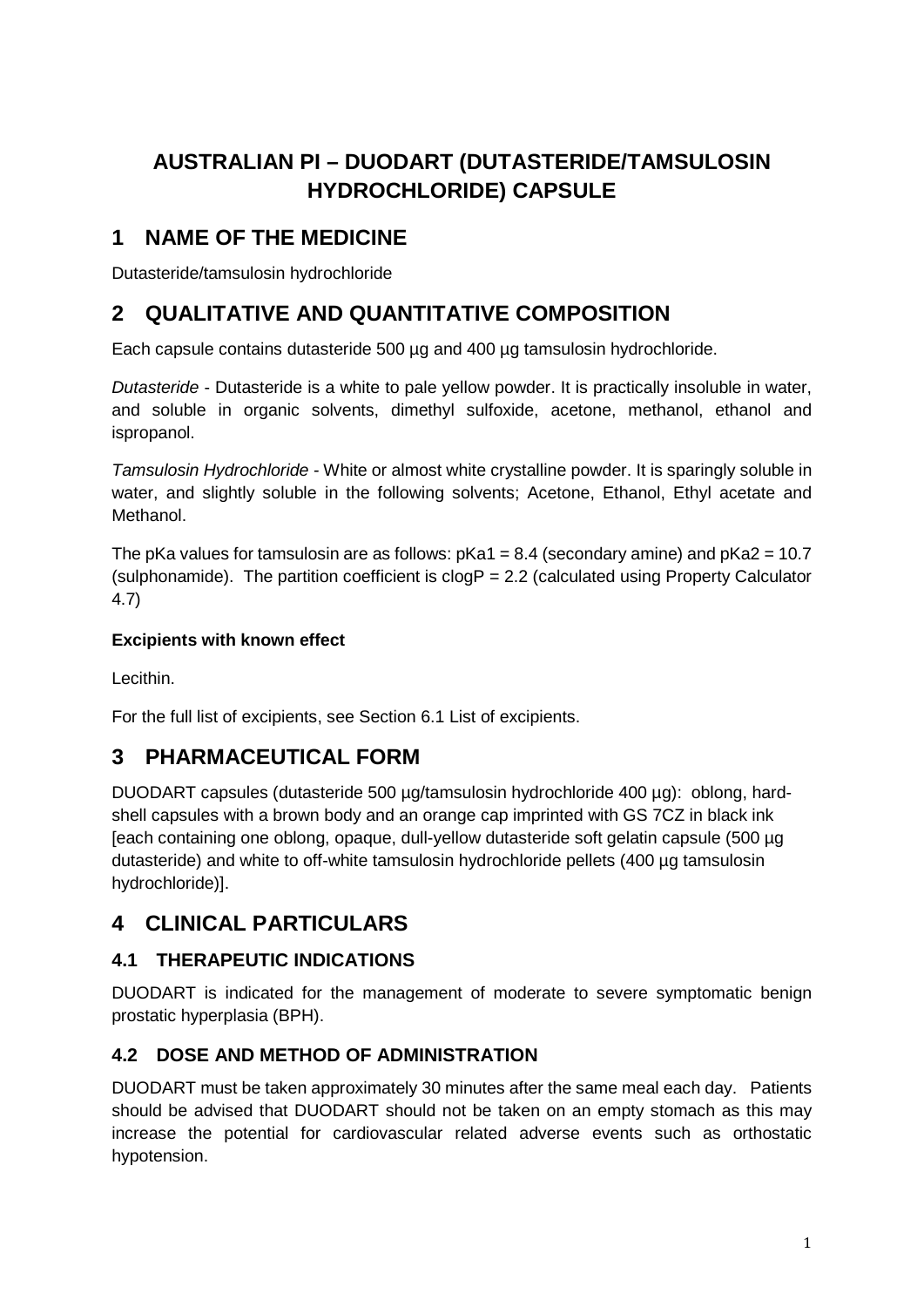For advice on switching from tamsulosin monotherapy to DUODART combination therapy, please read the information under Section 5.1 PHARMACODYNAMIC PROPERTIES.

## **Populations**

## **Adult males (including elderly)**

The recommended dose of DUODART is one capsule (500 µg dutasteride /400 µg tamsulosin) taken orally approximately 30 minutes after the same meal each day (see Section 5.2 PHARMACOKINETIC PROPERTIES – Absorption).

The capsules should be swallowed whole and not chewed or opened. Contact with the contents of the dutasteride capsule contained within the hard-shell capsule may result in irritation of the oropharyngeal mucosa.

### **Renal impairment**

The effect of renal impairment on DUODART pharmacokinetics has not been studied. However, no adjustment in dosage is anticipated for patients with renal impairment (see Section 5.2 PHARMACOKINETIC PROPERTIES – Renal impairment).

### **Hepatic impairment**

The effect of hepatic impairment on DUODART pharmacokinetics has not been studied (see Section 4.4 SPECIAL WARNINGS AND PRECAUTIONS FOR USE and Section 5.2 PHARMACOKINETIC PROPERTIES – Hepatic impairment). DUODART is contraindicated in patients with severe hepatic impairment (see Section 4.3 CONTRAINDICATIONS).

# **4.3 CONTRAINDICATIONS**

DUODART is contraindicated in:

- patients with known hypersensitivity to dutasteride, other 5α-reductase inhibitors, tamsulosin hydrochloride or any component of the preparation.
- women and children (see Section 4.6 FERTILITY, PREGNANCY AND LACTATION).
- patients with a history of orthostatic hypotension
- patients with severe hepatic impairment (child-Pugh scores >9).
- patients with severe renal impairment (creatinine clearance less than 10 mL/min).
- combination with another  $\alpha_1$ -adrenergic blocker.

# **4.4 SPECIAL WARNINGS AND PRECAUTIONS FOR USE**

DUODART should be prescribed after careful benefit risk assessment and after consideration of alternative treatment options including monotherapies.

DUODART must be taken approximately 30 minutes after the same meal each day (see Section 4.2 DOSE AND METHOD OF ADMINISTRATION). Taking DUODART on an empty stomach may increase the potential for cardiovascular related adverse events such as orthostatic hypotension.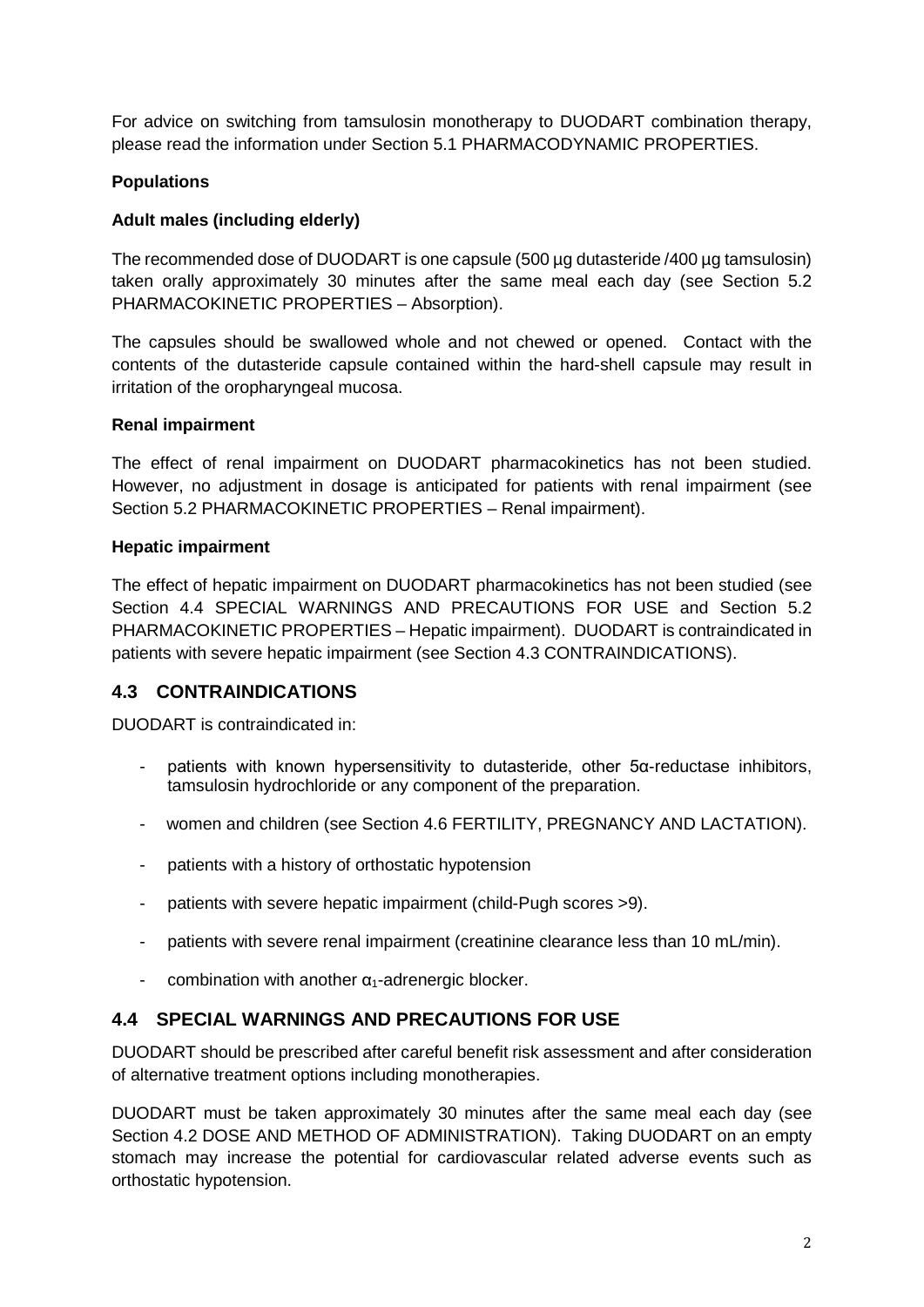### **Prostate cancer**

In a 4-year study of over 8,000 men aged 50 to 75, with a prior negative biopsy for prostate cancer and baseline PSA between 2.5 ng/mL and 10.0 ng/mL (the REDUCE study), 1,517 men were diagnosed with prostate cancer. There was a higher incidence of Gleason 8 to 10 prostate cancers in the dutasteride group (n=29, 0.9%) compared to the placebo group (n=19, 0.6%). There was no increased incidence in Gleason 5-6 or 7-10 prostate cancers. No causal relationship between dutasteride and high grade prostate cancer has been established. The clinical significance of the numerical imbalance is unknown. Men taking dutasteride should be regularly evaluated for prostate cancer risk including PSA testing (see Section 5.2 PHARMACODYNAMIC PROPERTIES – Clinical trials).

In an additional 2-year follow-up study of the original patients from the dutasteride study (REDUCE), a low rate of new prostate cancers were diagnosed (dutasteride [n=14, 1.2%] and placebo [n=7, 0.7%]), with no new identified cases of Gleason 8–10 prostate cancers except in one case from the former dutasteride treatment group where local pathology review reported a Gleason 8 case and central pathology review was not available. Dutasteride treatment was not provided during the follow-up study period but patients from either treatment arm were able to take 5-ARI therapy if prescribed.

### **Effects on prostate specific antigen (PSA) and prostate cancer detection**

Digital rectal examination, as well as other evaluations for prostate cancer, should be performed on patients with BPH prior to initiating therapy with DUODART and periodically thereafter.

PSA concentration is an important component of the screening process to detect prostate cancer. Dutasteride causes a decrease in mean serum PSA levels by approximately 50% after 6 months of treatment.

Patients receiving DUODART should have a new PSA baseline established after 6 months of treatment with dutasteride. It is recommended to monitor PSA values regularly thereafter. Any confirmed increase from lowest PSA level while on DUODART may signal the presence of prostate cancer (particularly high grade cancer) or non-compliance to therapy with DUODART and should be carefully evaluated, even if those values are still within the normal range for men not taking a 5-ARI (see Section 5.2 PHARMACODYNAMIC PROPERTIES – Clinical trials). In the interpretation of a PSA value for a patient taking dutasteride, previous PSA values should be sought for comparison.

Treatment with DUODART does not interfere with the use of PSA as a tool to assist in the diagnosis of prostate cancer after a new baseline has been established.

Total serum PSA levels return to baseline within 6 months of discontinuing treatment.

The ratio of free to total PSA remains constant even under the influence of dutasteride. If clinicians elect to use percent-free PSA as an aid in the detection of prostate cancer in men undergoing DUODART therapy, no adjustment to its value is necessary.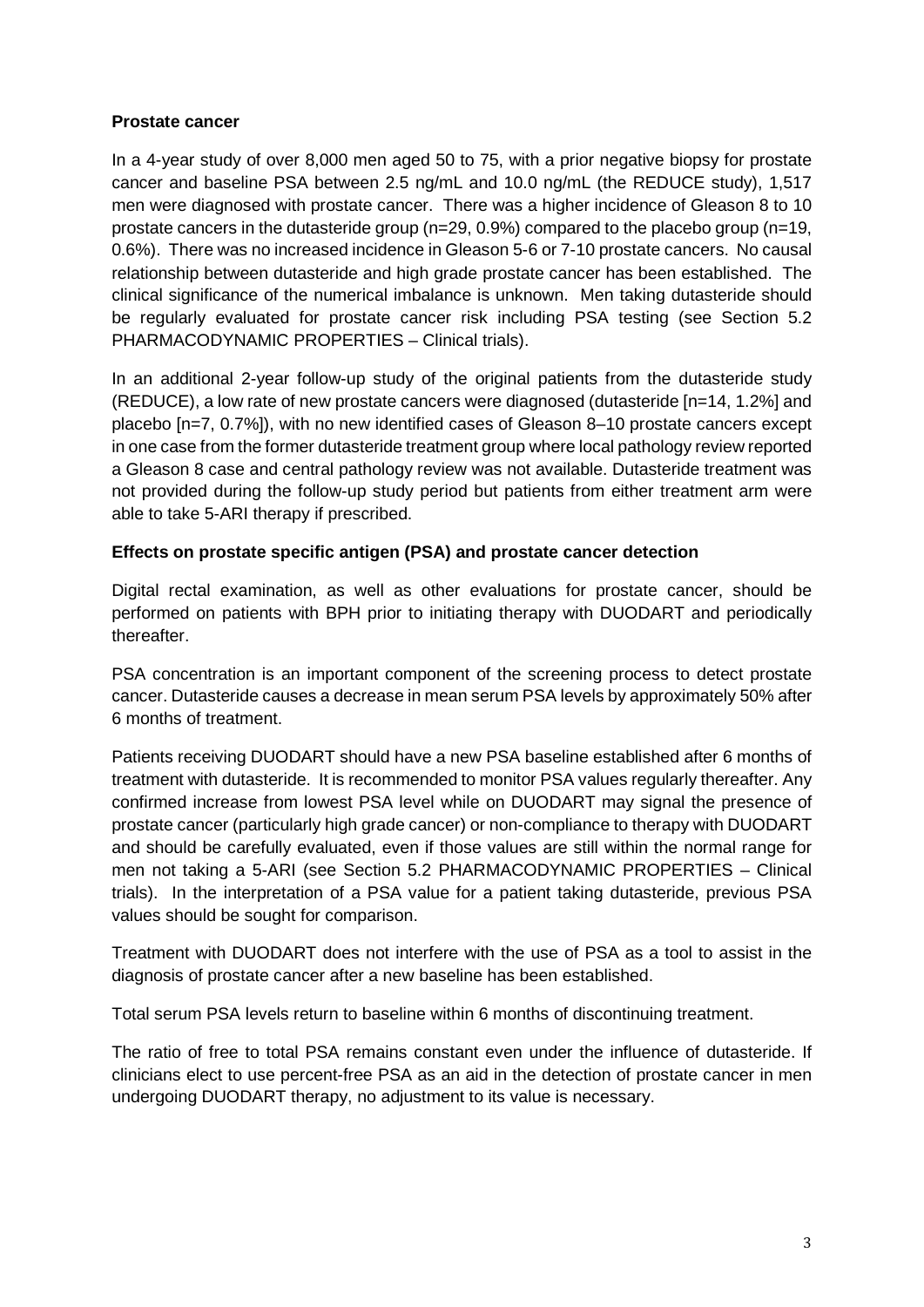### **Cardiovascular adverse events**

In two 4-year clinical studies, the incidence of cardiac failure (a composite term of reported events, primarily cardiac failure and congestive cardiac failure) was higher among subjects taking the combination of dutasteride and an alpha blocker, (primarily tamsulosin, alfuzosin, doxazosin and terazosin) than it was among subjects not taking the combination. In these two trials, the incidence of cardiac failure was ≤1%. The reason for the imbalance of cardiac failure in the two trials is not known. No imbalance was observed in the incidence of cardiovascular adverse events overall in either trial. No causal relationship between dutasteride (alone or in combination with an alpha blocker) and cardiac failure has been established (see Section 5.2 PHARMACODYNAMIC PROPERTIES – Clinical trials).

In a meta-analysis of 12-randomised, placebo- or comparator-controlled clinical studies (n=18,802) that evaluated the risks of developing cardiovascular adverse events from the use of dutasteride (by comparison with controls), no consistent statistically significant increase in the risk of heart failure (RR 1.05; 95% CI 0.71, 1.57), acute myocardial infarction (RR 1.00; 95% CI 0.77, 1.30) or stroke (RR 1.20; 95% CI 0.88, 1.64) were found. The relationship between dutasteride use and the cardiovascular adverse events heart failure, acute myocardial infarction and stroke is unclear.

### **Breast cancer**

There have been reports of male breast cancer reported in men taking dutasteride in clinical trials and during the post-marketing period. However, epidemiological studies showed no statistically significant increase in the risk of developing male breast cancer with the use of 5- ARIs (see Section 5.2 PHARMACODYNAMIC PROPERTIES – Clinical trials). Prescribers should instruct their patients to promptly report any changes in their breast tissue such as lumps or nipple discharge. It is not clear if there is a causal relationship between the occurrence of male breast cancer and long term use of dutasteride.

### **Hypotension**

As with other α1-adrenergic blockers, orthostatic hypotension can occur in patients treated with tamsulosin, which in rare cases can result in syncope.

There have been no studies to investigate the effect of DUODART on the ability to perform tasks that require judgement, motor or cognitive skills. However, patients should be informed about the possible occurrence of symptoms related to orthostatic hypotension such as dizziness when taking DUODART.

Patients beginning treatment with DUODART should be cautioned to sit or lie down at the first signs of orthostatic hypotension (dizziness and vertigo) until the symptoms have resolved and to report such symptoms without delay to their doctor. They should also be cautioned to avoid situations where injury could result should these symptoms occur.

Patients switching from the current Australian tamsulosin product should be advised of the differences between this product and DUODART (see Section 5.2 PHARMACOKINETIC PROPERTIES) and the potential for orthostatic hypotension (particularly if DUODART is taken on an empty stomach). Patients should be advised to take DUODART approximately 30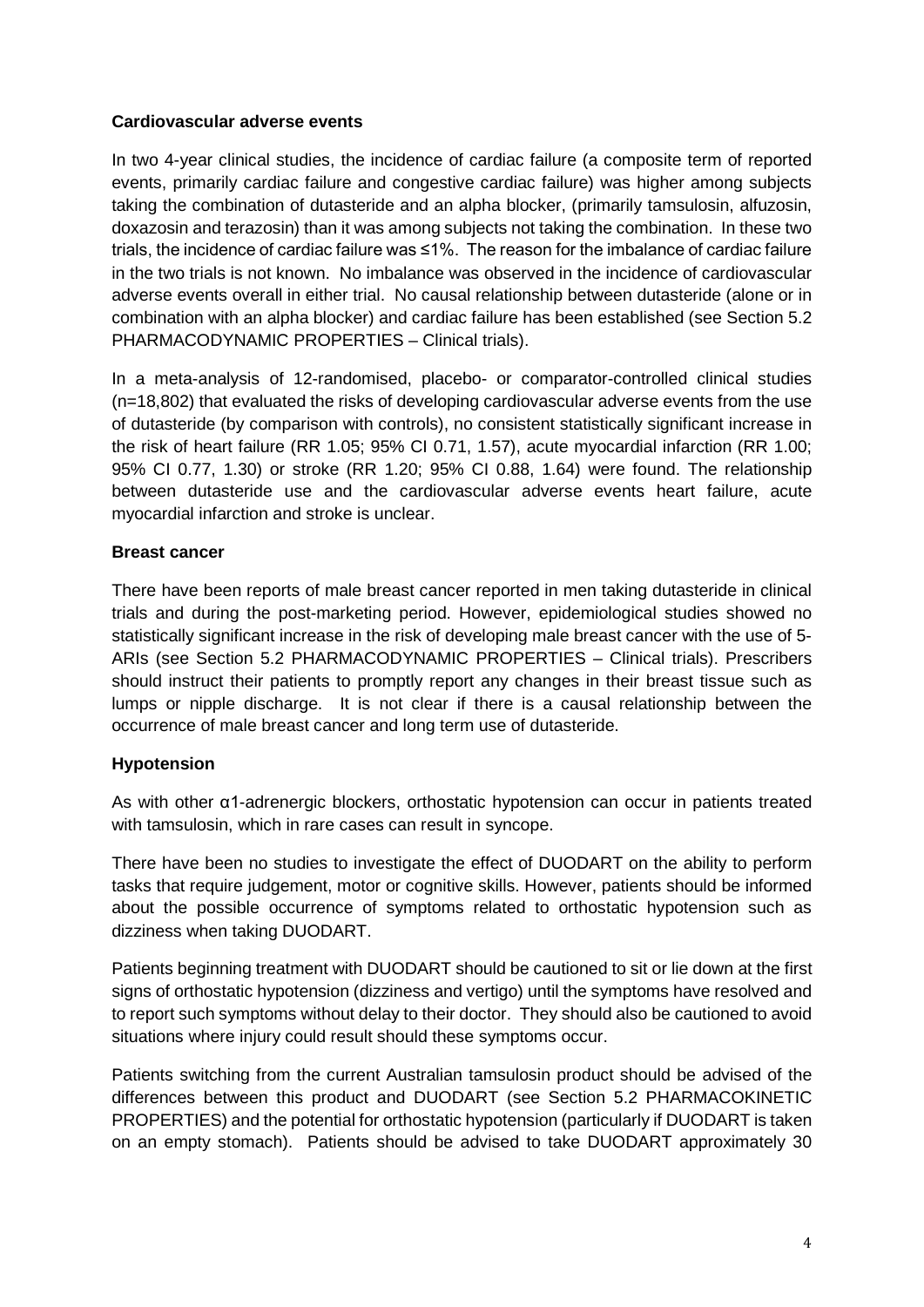minutes after the same meal each day and never on an empty stomach, as well as the need to maintain vigilance for signs of dizziness and vertigo.

Caution is advised when alpha adrenergic blocking agents including tamsulosin are coadministered with phosphodiesterase type 5 inhibitor (PDE5) inhibitors. Alpha adrenergic blockers and PDE5 inhibitors are both vasodilators that can lower blood pressure. Concomitant use of these two drug classes can potentially cause symptomatic hypotension (see Section 4.5 INTERACTIONS WITH OTHER MEDICINES AND OTHER FORMS OF INTERACTIONS).

### **Blood Donation**

Men being treated with any dutasteride-containing products, including DUODART, should not donate blood until at least 6 months have passed following their last dose. The purpose of this deferred period is to prevent administration of dutasteride to a pregnant female transfusion recipient.

### **Intraoperative Floppy Iris Syndrome**

Intraoperative Floppy Iris Syndrome (IFIS, a variant of small pupil syndrome) has been observed during cataract surgery in some patients treated with α1-adrenergic blockers, including tamsulosin. This syndrome is characterised by the combination of a flaccid iris that billows as a result of intra-operative irrigation currents, prolapse of the iris toward the phacoemulsification incisions, and progressive intra-operative miosis despite pre-operative dilation with standard mydriatic drugs. IFIS may increase the risk of eye complications during and after operation.

During pre-operative assessment, cataract surgeons and ophthalmic teams should consider whether patients scheduled for cataract surgery are being or have been treated with DUODART in order to ensure that appropriate measures will be in place to manage IFIS if it occurs during surgery.

Discontinuing tamsulosin  $1 - 2$  weeks prior to cataract surgery is anecdotally considered helpful, but the benefit and duration of stopping of therapy prior to cataract surgery has not yet been established.

### **Leaking capsules**

Dutasteride is absorbed through the skin, therefore women and children must avoid contact with leaking capsules. If contact is made with leaking capsules the contact area should be washed immediately with soap and water (see Section 4.6 FERTILITY, PREGNANCY AND LACATION – Use in pregnancy and Use in lactation).

### **Inhibitors of CYP3A4 and CYP2D6**

Concomitant administration of tamsulosin hydrochloride with strong inhibitors of CYP3A4 (e.g. ketoconazole), or to a lesser extent, with strong inhibitors of CYP2D6 (e.g. paroxetine) can increase tamsulosin exposure (see Section 4.5 INTERACTIONS WITH OTHER MEDICINES AND OTHER FORMS OF INTERACTIONS). Tamsulosin hydrochloride is therefore not recommended in patients taking a strong CYP3A4 inhibitor and should be used with caution in patients taking a moderate CYP3A4 inhibitor (e.g. erythromycin), a strong or moderate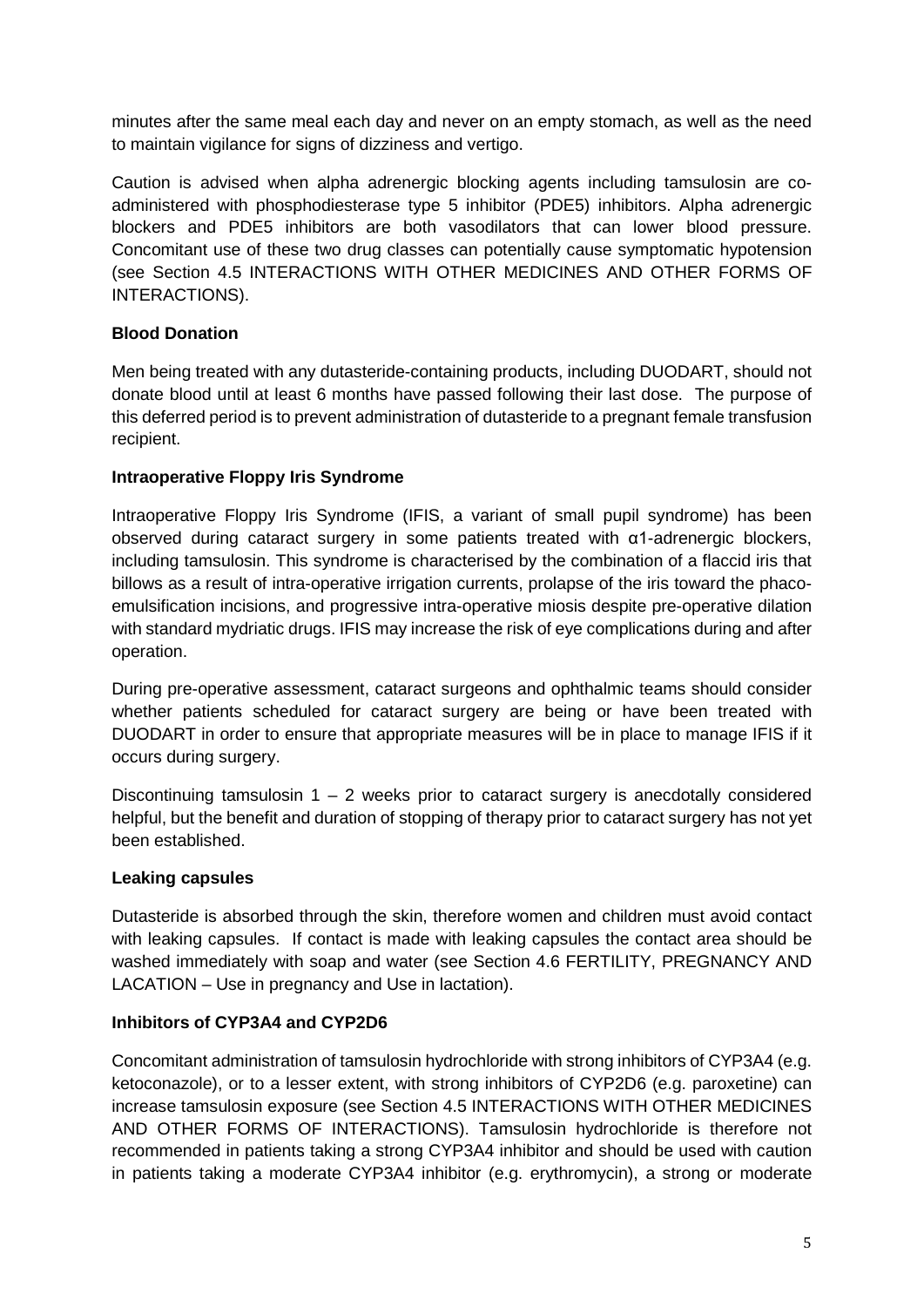CYP2D6 inhibitor, a combination of both CYP3A4 and CYP2D6 inhibitors, or in patients known to be poor metabolisers of CYP2D6 (see Section 4.5 INTERACTIONS WITH OTHER MEDICINES AND OTHER FORMS OF INTERACTIONS).

## **Sulfur allergy**

A causal relationship between tamsulosin and sulfur allergy has not been established, however there is a theoretical risk of an allergic reaction when tamsulosin is taken by patients with a history of sulfur allergy. If a patient reports a serious or life threatening sulphur allergy, caution is warranted when administering DUODART.

### **Use in hepatic impairment**

The effect of hepatic impairment on dutasteride pharmacokinetics has not been studied. Because dutasteride is extensively metabolised and has a half-life of 3 to 5 weeks, caution should be used in the administration of dutasteride to patients with liver disease (see Section 4.2 DOSE AND METHOD OF ADMINISTRATION and Section 5.2 PHARMACOKINETIC PROPERTIES).

DUODART is contraindicated in patients with severe hepatic impairment.

### **Use in renal impairment**

Severe renal impairment, with creatinine clearance of less than 10 mL/min, is a CONTRAINDICATION, as these patients have not been studied.

### **Use in the elderly**

See Section 4.4 SPECIAL WARNINGS AND PRECAUTIONS FOR USE

### **Paediatric use**

The use of dutasteride/tamulosin hydrochloride is contraindicated in children. Dutasteride/ tamulosin hydrochloride has not been studied in children.

### **Effects on laboratory tests**

No data available

# **4.5 INTERACTIONS WITH OTHER MEDICINES AND OTHER FORMS OF INTERACTIONS**

There have been no drug interaction studies for DUODART. The following statements reflect the information available on the individual components.

### Interactions of dutasteride and tamsulosin with cytochrome P450 Inhibitors

*Dutasteride: In vitro* drug metabolism studies show that dutasteride is metabolised by human cytochrome P450 isoenzyme CYP3A4. Therefore blood concentrations of dutasteride may increase in the presence of inhibitors of CYP3A4.

Long-term combination of dutasteride with drugs that are potent inhibitors of the enzyme CYP3A4 (e.g.ritonavir, indinavir, nefazodone, itraconazole, ketoconazole administered orally) may increase serum concentrations of dutasteride. Further inhibition of 5α-reductase at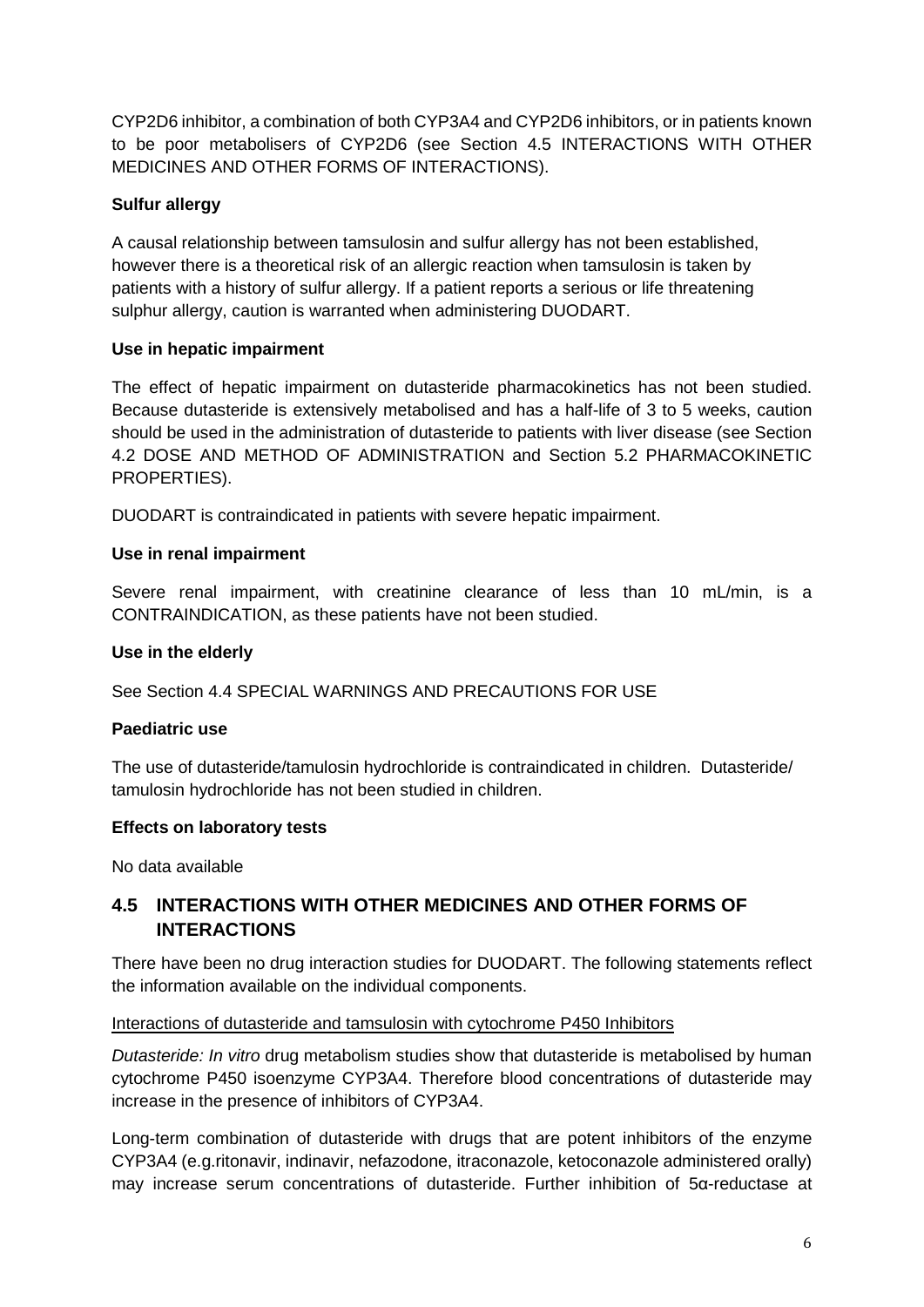increased dutasteride exposure, is not likely. However, a reduction of the dutasteride dosing frequency can be considered if side effects are noted. It should be noted that in the case of enzyme inhibition, the long half-life may be further prolonged and it can take more than 6 months of concurrent therapy before a new steady state is reached.

Phase II data showed a decrease in clearance of dutasteride when co-administered with the CYP3A4 inhibitors verapamil (37%) and diltiazem (44%). In contrast no decrease in clearance was seen when amlodipine, another calcium channel antagonist, was co-administered with dutasteride. A decrease in clearance and subsequent increase in exposure to dutasteride, in the presence of CYP3A4 inhibitors, is unlikely to be clinically significant due to the wide margin of safety (up to 10-times the recommended dose has been given to patients for up to six months), therefore no dose adjustment is necessary.

*In vitro*, dutasteride is not metabolised by human cytochrome P450 isoenzymes CYP1A2, CY2A6, CYP2E1, CYP2C8, CYP2C9, CYP2C19, CYP2B6 and CYP2D6.

Dutasteride neither inhibits human cytochrome P450 drug-metabolising enzymes *in vitro* nor induces cytochrome P450 isoenzymes CYP1A, CYP2B, and CYP3A in rats and dogs *in vivo*.

*Tamsulosin: Strong and Moderate Inhibitor of CYP3A4 or CYP2D6:* Tamsulosin is extensively metabolised, mainly by CYP3A4 or CYP2D6.

Concomitant treatment of tamsulosin hydrochloride and ketoconazole (a strong inhibitor of CYP3A4) resulted in an increase in the  $C_{\text{max}}$  and AUC of tamsulosin hydrochloride. The effects of concomitant administration of a moderate CYP3A4 inhibitor (e.g., erythromycin) on the pharmacokinetics of tamsulosin have not been evaluated. Concomitant treatment with paroxetine (a strong inhibitor of CYP2D6) has also resulted in an increase of the  $C_{\text{max}}$  and AUC of tamsulosin. A similar increase in exposure is expected in CYP2D6 poor metabolisers as compared to extensive metabolisers when co-administered with a strong CYP3A4 inhibitor. The effects of concomitant administration of a moderate CYP2D6 inhibitor (e.g. terbinafine) on the pharmacokinetics of tamsulosin have not been evaluated. The effects of concomitant administration of both a CYP3A4 and a CYP2D6 inhibitor with tamsulosin have not been evaluated. However, there is a potential for significant increase in tamsulosin exposure when tamsulosin 0.4 mg is coadministered with a combination of both CYP3A4 and CYP2D6 inhibitors. Tamsulosin hydrochloride is not recommended in patients taking a strong CYP3A4 inhibitor and should be used with caution in patients taking a moderate CYP3A4 inhibitor (e.g. erythromycin), a strong or moderate CYP2D6 inhibitor, a combination of both CYP3A4 and CYP2D6 inhibitors, or in patients known to be poor metabolisers of CYP2D6.

### Interactions of dutasteride and tamsulosin with particular drugs or classes of drugs

### *Cimetidine*

Concomitant administration of tamsulosin hydrochloride (400 µg) and cimetidine (400 mg every 6 hours for 6 days) resulted in a decrease in the clearance (26%) and an increase in the AUC (44%) of tamsulosin hydrochloride. Caution should be used when dutasteride-tamsulosin is used in combination with cimetidine.

### *Alpha-adrenergic Antagonists*

There is a risk of additive hypotensive effects when tamsulosin hydrochloride is coadministered with drugs which can reduce blood pressure, including anaesthetic agents and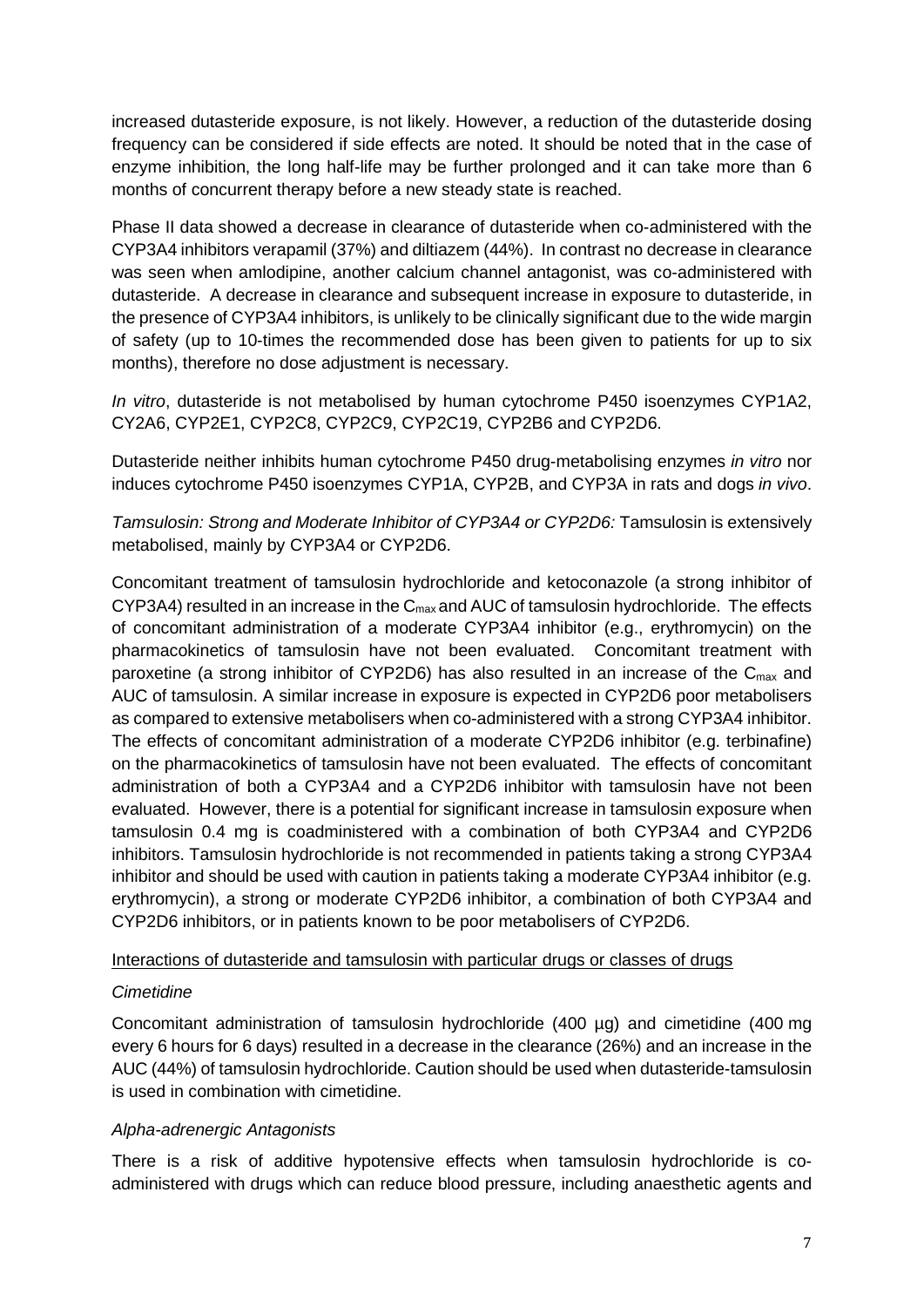other  $\alpha_1$ -adrenergic blockers. Concurrent administration of DUODART and other drugs containing  $\alpha_1$ -adrenergic blockers is therefore contraindicated (see Section 4.3 CONTRAINDICATIONS).

### *PDE5 Inhibitors*

Caution is advised when alpha-adrenergic antagonists, including tamsulosin-containing products such as DUODART, are coadministered with PDE5 inhibitors. Alpha-adrenergic antagonists and PDE5 inhibitors are both vasodilators that can lower blood pressure. Concomitant use of these 2 drug classes can potentially cause symptomatic hypotension.

### *Warfarin*

*Dutasteride: In vitro* studies demonstrate that dutasteride does not displace warfarin. No clinically significant interactions have been observed following concomitant administration of dutasteride and tamsulosin.

*Tamsulosin:* A definitive drug-drug interaction study between tamsulosin hydrochloride and warfarin has not been conducted. Results from limited *in vitro* and *in vivo* studies are inconclusive. Caution should be exercised with concomitant administration of warfarin and tamsulosin hydrochloride.

### *Nifedipine, Atenolol, Enalapril*

*Tamsulosin:* In three studies, no interactions were seen when tamsulosin (400 µg for seven days followed by 800 µg for 7 days) was given concomitantly with atenolol, enalapril or nifedipine for 3 months; therefore no dose adjustments are necessary when these drugs are co-administered with DUODART.

### *Digoxin and Theophylline*

*Dutasteride:* Dutasteride does not alter the steady-state pharmacokinetics of digoxin.

*Tamsulosin:* Dosage adjustements are not necessary when tamsulosin is administered concomitantly with digoxin.

Concomitant administration of tamsulosin hydrochloride (400 µg/day for two days, followed by 800 µg/day for five to eight days) and a single i.v. dose of theophylline (5 mg/kg) resulted in no change in the pharmacokinetics of theophylline; therefore no dose adjustment is necessary.

### *Furosemide*

*Tamsulosin:* Concomitant administration of tamsulosin hydrochloride (800 µg /day) and a single i.v. dose of furosemide (20 mg) produced an 11% to 12% reduction in the Cmax and AUC of tamsulosin hydrochloride, however these changes are expected to be clinically insignificant and no dose adjustment is necessary.

### *Calcium Channel Blockers*

*Dutasteride:* Coadministration of verapamil or diltiazem decreases dutasteride clearance and leads to increased exposure to dutasteride. However, the change in dutasteride exposure is not considered clinically significant. No dosage adjustment of dutasteride is recommended.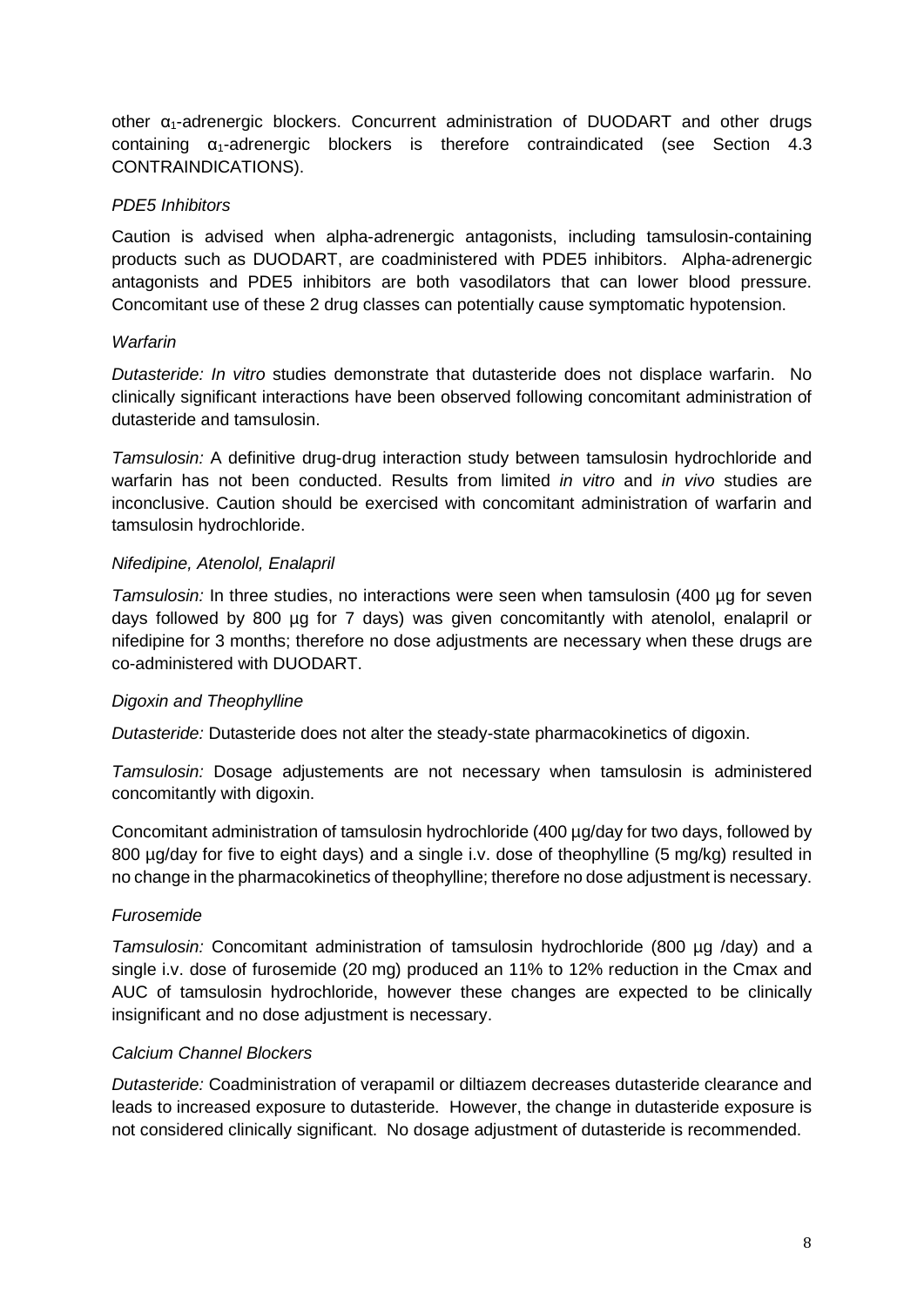### *Cholestyramine*

*Dutasteride:* Administration of a single 500 μg dose of dutasteride followed 1 hour later by a 12 g dose of cholestyramine does not affect the relative bioavailability of dutasteride.

### *Other products*

*Dutasteride: In vitro* studies demonstrate that dutasteride does not displace acenocoumorol, phenprocoumon, diazepam, or phenytoin from plasma protein, nor do these model compounds displace dutasteride.

Although specific interaction studies were not performed with other compounds, approximately 90% of the subjects in large Phase III studies receiving dutasteride were taking other medications concomitantly. No clinically significant adverse interactions were observed in clinical trials when dutasteride was co-administered with anti-hyperlipidemics, angiotensin-converting enzyme (ACE) inhibitors, beta-adrenergic blocking agents, calcium channel blockers, corticosteroids, diuretics, non-steroidal anti-inflammatory drugs (NSAIDs), phosphodiesterase Type V inhibitors, and quinolone antibiotics.

A drug interaction study with tamsulosin or terazosin administered in combination with dutasteride for two weeks showed no evidence of pharmacokinetic or pharmacodynamic interactions.

Tamsulosin binds extensively to plasma proteins and may displace other protein-bound drugs. Conclusive clinical trials data are not available.

## **4.6 FERTILITY, PREGNANCY AND LACTATION**

### **Effects on fertility**

There have been no studies to investigate the effect of DUODART on pregnancy, lactation and fertility. The following statements reflect the information available on the individual components.

### *Dutasteride*

No animal fertility studies have been conducted with co-administration of dutasteride and tamsulosin.

Treatment of sexually mature male rats with dutasteride at doses up to 500 mg/kg/day (110 fold the expected clinical exposure of parent drug) for up to 31 weeks resulted in dose- and time-dependant decreases in fertility, reduced cauda epididymal (absolute) sperm counts (at 50 and 500 mg/kg/day), reduced weights of the epididymis, prostate and seminal vesicles, and microscopic changes in the male reproductive organs. The fertility effects were reversed by recovery week 6 at all doses and sperm counts were normal at the end of a 14-week recovery period. The 5α-reductase-related changes consisted of cytoplasmic vacuolation of tubular epithelium in the epididymides and decreased cytoplasmic content of epithelium, consistent with decreased secretory activity in the prostate and seminal vesicles. The microscopic changes were no longer present at recovery week 14 in the low dose group and were partly recovered in the remaining treatment groups. Low levels of dutasteride were detected in the serum of untreated female rats mated to males dosed at 10 mg/kg/day and above for 29 weeks.

The effects of dutasteride 500 µg /day on semen characteristics were evaluated in normal volunteers aged 18 to 52 (n=27 dutasteride, n=23 placebo) throughout 52 weeks of treatment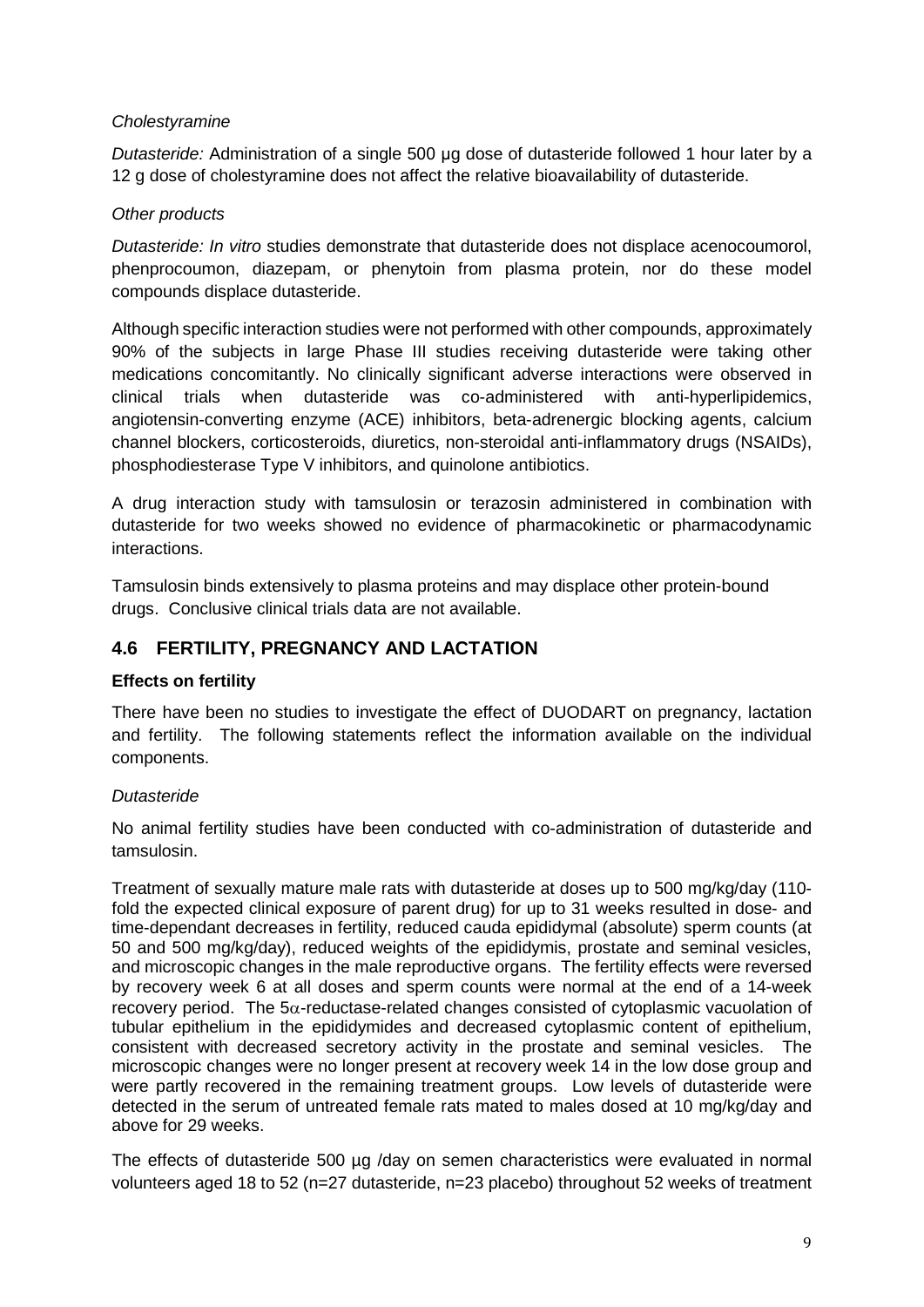and 24 weeks of post treatment follow-up. At 52 weeks, the mean percent reduction from baseline in total sperm count, semen volume, and sperm motility were 23%, 26%, and 18%, respectively, in the dutasteride group when adjusted for changes from baseline in the placebo group. Sperm concentration and sperm morphology were unaffected. After 24 weeks of followup, the mean percent change in total sperm count in the dutasteride group remained 23% lower than baseline. While mean values for all semen parameters at all time points remained within the normal ranges and did not meet predefined criteria for a clinically significant change (30%), two subjects in the dutasteride group had decreases in sperm count of greater than 90% from baseline at 52 weeks, with partial recovery at the 24-week follow-up. The clinical significance of dutasteride's effect on semen characteristics for an individual patient's fertility is not known.

## *Tamsulosin*

High doses of tamsulosin hydrochloride resulted in a reversible reduction in fertility in male rats considered possibly due to changes of semen content of impairment of ejaculation. Effects of tamsulosin hydrochloride on sperm counts or sperm function have not been evaluated.

### **Use in pregnancy**

### **(Pregnancy Category X)**

DUODART is contraindicated for use in women.

### *Dutasteride*

As with other 5α-reductase inhibitors, dutasteride inhibits the conversion of testosterone to dihydrotestosterone and may, if administered to a woman carrying a male foetus, inhibit the development of the external genitalia of the foetus. Small amounts of dutasteride have been recovered from the semen in subjects receiving dutasteride. Based on studies in animals, it is unlikely that a male foetus will be adversely affected if his mother is exposed to the semen of a patient being treated with dutasteride (the risk of which is greatest during the first 16 weeks of pregnancy). However, as with all 5α-reductase inhibitors, when the patient's partner is or may potentially be pregnant it is recommended that the patient avoids exposure of his partner to semen by use of a condom.

### *Tamsulosin*

Administration of tamsulosin hydrochloride to pregnant female rats and rabbits at higher than the therapeutic dose showed no evidence of foetal harm.

### **Use in lactation**

DUODART is contraindicated for use in women.

It is not known whether dutasteride or tamsulosin are excreted in breast milk.

# **4.7 EFFECTS ON ABILITY TO DRIVE AND USE MACHINES**

There have been no studies to investigate the effect of DUODART on the ability to perform tasks that require judgement, motor or cognitive skills. However, patients should be informed about the possible occurrence of symptoms related to orthostatic hypotension such as dizziness when taking DUODART.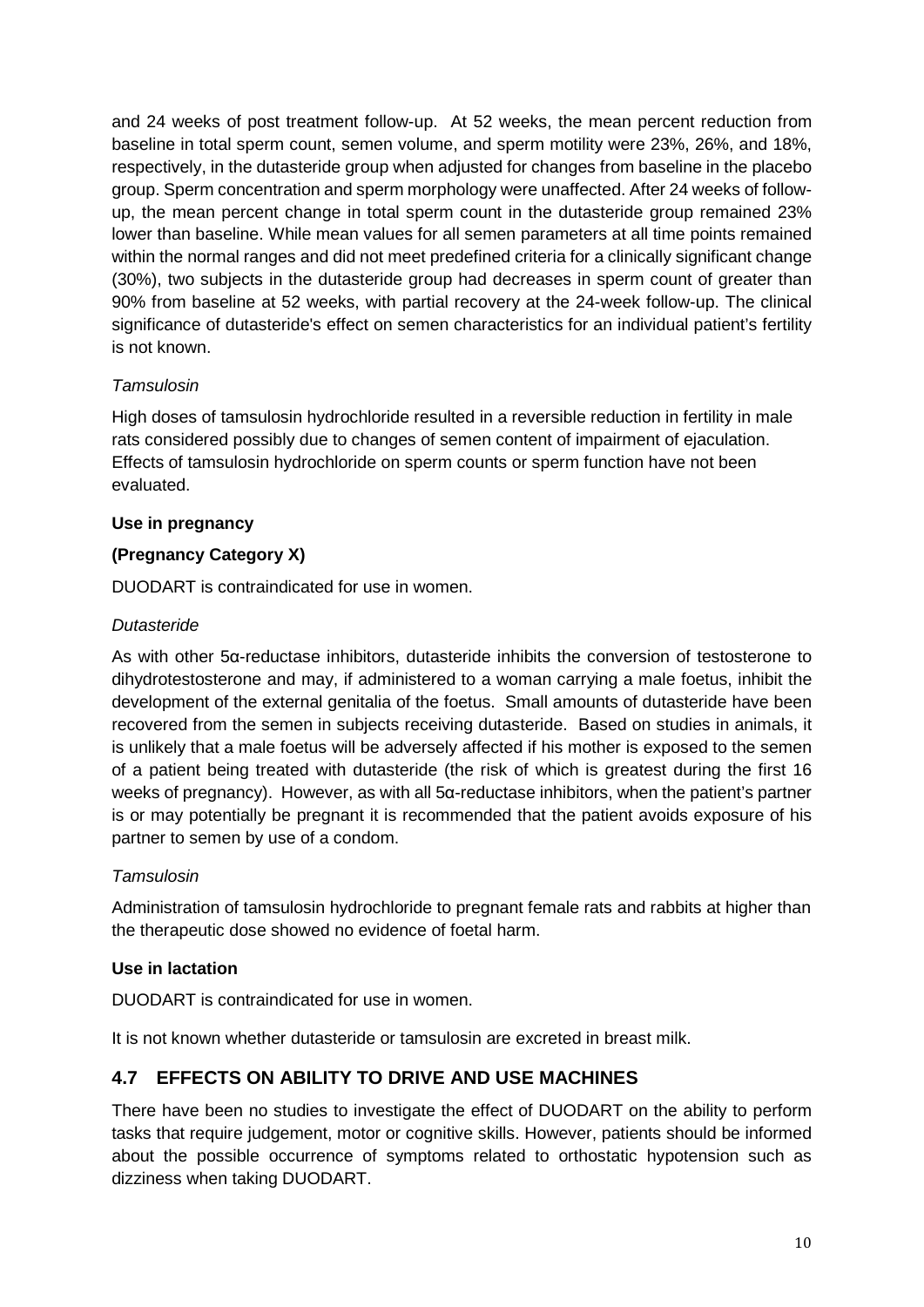# **4.8 ADVERSE EFFECTS (UNDESIRABLE EFFECTS)**

There have been no clinical trials conducted with DUODART; however, co-administration information for Years 1 and 2 is available from the CombAT (Combination of Avodart and Tamsulosin) study, a comparison of dutasteride 500 µg and tamsulosin 400 µg once daily for four years as co-administration or as monotherapy.

Information on the adverse event profiles of the individual components (dutasteride and tamsulosin) is also provided.

### Dutasteride and Tamsulosin Co-administration

### *Clinical Trial Data*

The following investigator-judged drug-related adverse events (with a cumulative incidence of greater than or equal to 1%) have been reported during the CombAT study.

|                                                   | Incidence during treatment period |            |            |            |  |
|---------------------------------------------------|-----------------------------------|------------|------------|------------|--|
| <b>Adverse Reaction</b>                           | Year 1                            | Year 2     | Year 3     | Year 4     |  |
| Combination <sup>a</sup> (n)                      | $(n=1610)$                        | $(n=1428)$ | $(n=1283)$ | $(n=1200)$ |  |
| Dutasteride                                       | $(n=1623)$                        | $(n=1464)$ | $(n=1325)$ | $(n=1200)$ |  |
| Tamsulosin                                        | $(n=1611)$                        | $(n=1468)$ | $(n=1281)$ | $(n=1112)$ |  |
| Total incidence of drug-related<br>adverse events |                                   |            |            |            |  |
| Combination <sup>a</sup>                          | 22%                               | 6%         | 4%         | 2%         |  |
| Dutasteride                                       | 15%                               | 6%         | 3%         | 2%         |  |
| Tamsulosin                                        | 13%                               | 5%         | 2%         | 2%         |  |
| Impotence*b                                       |                                   |            |            |            |  |
| Combination                                       | 6%                                | 2%         | $<1\%$     | $< 1\%$    |  |
| Dutasteride                                       | 5%                                | 2%         | $< 1\%$    | $< 1\%$    |  |
| Tamsulosin                                        | 3%                                | 1%         | $<1\%$     | 1%         |  |
| Altered (decreased) libido*b                      |                                   |            |            |            |  |
| Combination                                       | 5%                                | $<1\%$     | $<1\%$     | 0%         |  |
| Dutasteride                                       | 4%                                | 1%         | $< 1\%$    | 0%         |  |
| Tamsulosin                                        | 2%                                | $< 1\%$    | $<1\%$     | $< 1\%$    |  |
| Ejaculation disorders*b                           |                                   |            |            |            |  |
| Combination                                       | 9%                                | 1%         | $< 1\%$    | $< 1\%$    |  |
| Dutasteride                                       | 1%                                | $< 1\%$    | $< 1\%$    | $< 1\%$    |  |
| Tamsulosin                                        | 3%                                | $< 1\%$    | $< 1\%$    | $< 1\%$    |  |

### **Table 1 Investigator-judged drug-related adverse events**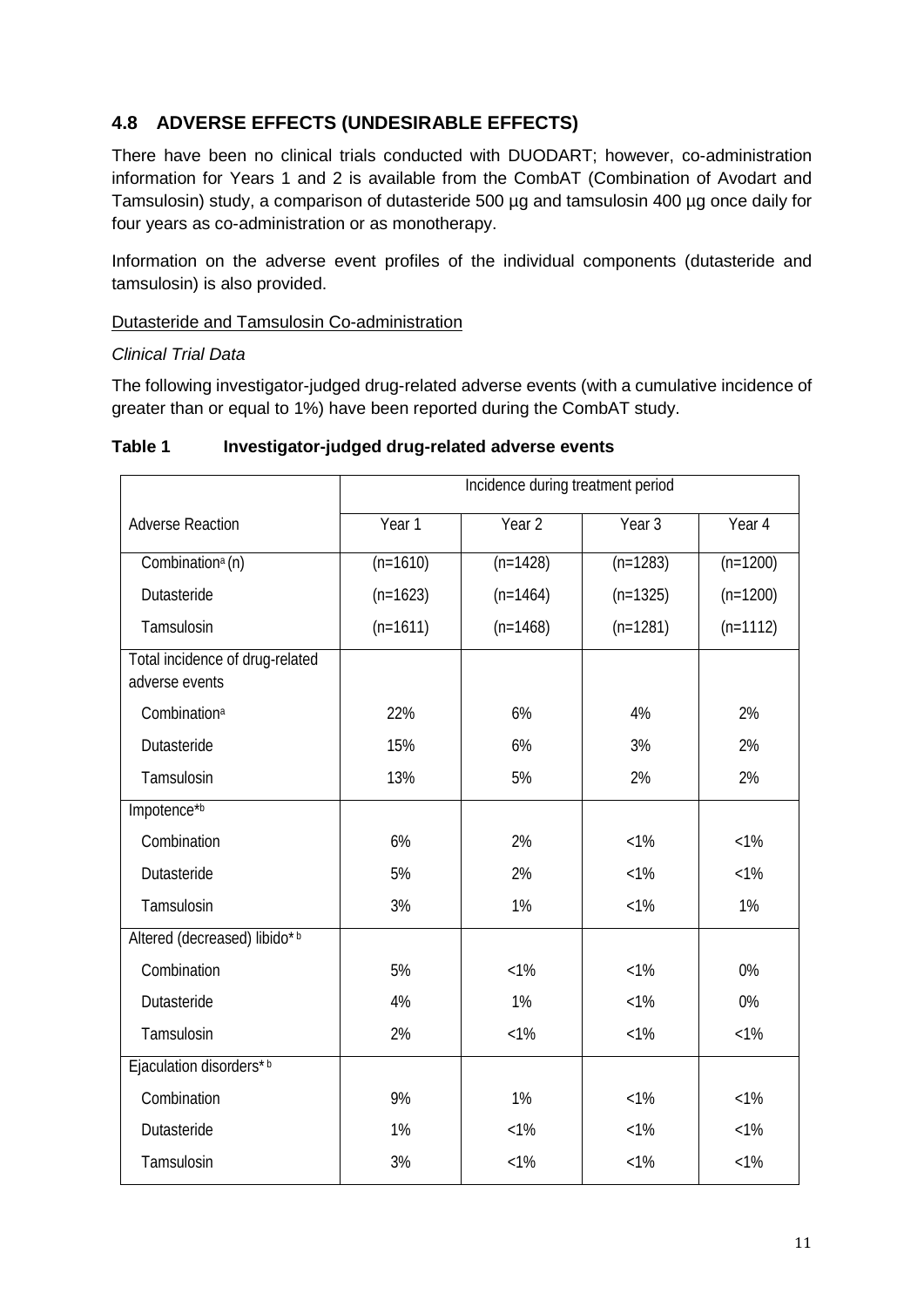| Breast disorders*c |        |        |        |         |
|--------------------|--------|--------|--------|---------|
| Combination        | 2%     | $<1\%$ | $<1\%$ | $< 1\%$ |
| Dutasteride        | 2%     | 1%     | $<1\%$ | $<1\%$  |
| Tamsulosin         | $<1\%$ | $<1\%$ | $<1\%$ | 0%      |
| <b>Dizziness</b>   |        |        |        |         |
| Combination        | 1%     | $<1\%$ | $<1\%$ | $<1\%$  |
| Dutasteride        | $<1\%$ | $<1\%$ | $<1\%$ | $< 1\%$ |
| Tamsulosin         | 1%     | $<1\%$ | $<1\%$ | 0%      |

Composite of similar event terms

 $a$  Combination = dutasteride 500 μg once daily plus tamsulosin 400 μg once daily.

<sup>b</sup> These sexual adverse events are associated with dutasteride treatment (including monotherapy and combination with tamsulosin). These adverse events may persist after treatment discontinuation. The role of dutasteride in this persistence is unknown. <sup>c</sup> Includes breast tenderness and breast enlargement.

### Dutasteride Monotherapy

### *Clinical Trial Data*

In three phase III placebo controlled studies of dutasteride treatment (n=2167) compared to placebo (n=2158), investigator-judged drug-related adverse events after one and two years of therapy were similar in type and frequency to those observed in the dutasteride monotherapy arm of the CombAT study (see table above).

No change in the adverse event profile was apparent over a further 2 years in an open-label extension phase of these studies.

### *Post Marketing Data*

Adverse drug reactions are listed below by system organ class and frequency. Frequencies are defined as: very common ( $\geq 1/10$ ), common ( $\geq 1/100$  to <1/10), uncommon ( $\geq 1/1000$  to  $\langle$  <1/100), rare ( $\ge$ 1/10,000 to <1/1000) and very rare (<1/10,000) including isolated reports. Frequency categories determined from post-marketing data refer to reporting rate rather than true frequency.

#### **Immune system disorders**

Very rare: Allergic reactions, including rash, pruritus, urticaria, localised oedema, and angioedema.

### **Psychiatric Disorders**

Very rare: Depressed mood

### **Skin and subcutaneous tissue disorders:**

Rare: Alopecia (primarily body hair loss), hypertrichosis.

### **Reproductive system and breast disorders**

Very rare: Testicular pain and testicular swelling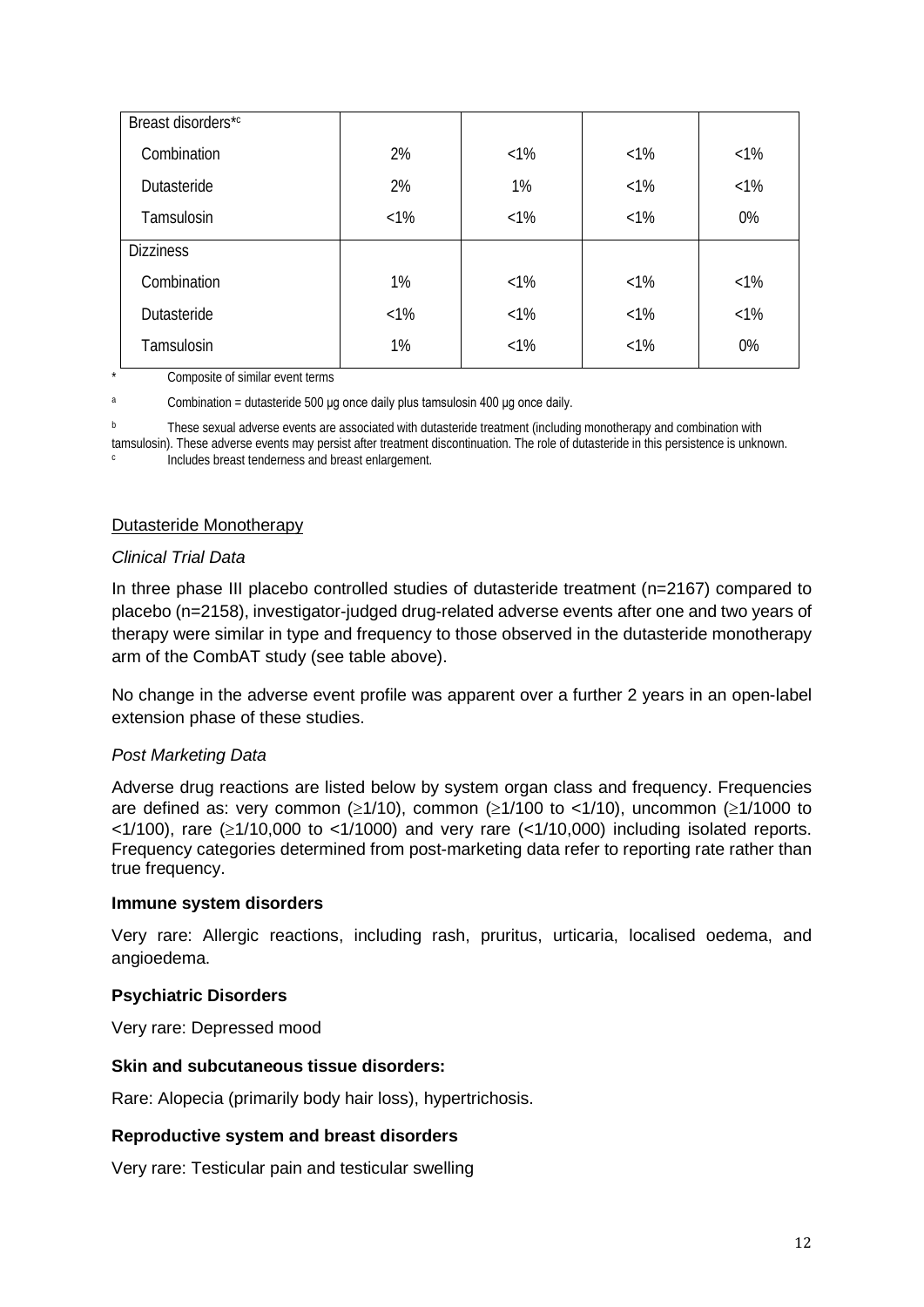### Tamsulosin Monotherapy

### *Clinical Trial Data and Post marketing Data*

### **Priapism**

Rarely, tamsulosin, like other  $\alpha_1$ -antagonists, has been associated with priapism (persistent painful penile erection unrelated to sexual activity). Patients should be informed that this reaction is extremely rare, but if not brought to immediate medical attention, can lead to permanent erectile dysfunction.

### **Abnormal ejaculation**

Patients should also be advised on the potential for abnormal ejaculation, such as retrograde ejaculation, to occur upon commencement of tamsulosin treatment.

GSK does not hold the safety database for any single ingredient tamsulosin product; therefore the adverse reactions and frequency categories below are based on information available in the public domain. In the table below, common and uncommon reactions are consistent with those identified in a clinical trial setting and the frequency categories generally reflect incidence over placebo. Rare and very rare reactions are consistent with those identified from post marketing reports and the frequency categories reflect reporting rates.

|                                                                    | <b>Frequency Category</b>      |                                       |                                   |                                                               |
|--------------------------------------------------------------------|--------------------------------|---------------------------------------|-----------------------------------|---------------------------------------------------------------|
| <b>System Organ Class</b>                                          | Common<br>(≥1/100<br>$<1/10$ ) | Uncommon<br>(≥1/1000<br>$<1/100$ )    | Rare<br>(≥1/10,000<br>$<1/1000$ ) | Very<br>rare<br>(<1/10,000)<br>including<br>isolated<br>cases |
| Cardiac disorders                                                  |                                | Palpitations                          |                                   |                                                               |
| Gastrointestinal disorders                                         |                                | Constipation<br>Diarrhoea<br>Vomiting |                                   |                                                               |
| General<br>disorders<br>and<br>administration<br>site<br>disorders |                                | Asthenia                              |                                   |                                                               |
| Nervous system disorders                                           | <b>Dizziness</b><br>Insomnia   |                                       | Syncope                           |                                                               |
| Reproductive system and<br>breast disorders                        | Abnormal<br>ejaculation        |                                       |                                   | Priapism                                                      |
| Respiratory, thoracic and<br>mediastinal disorders                 |                                | <b>Rhinitis</b>                       |                                   |                                                               |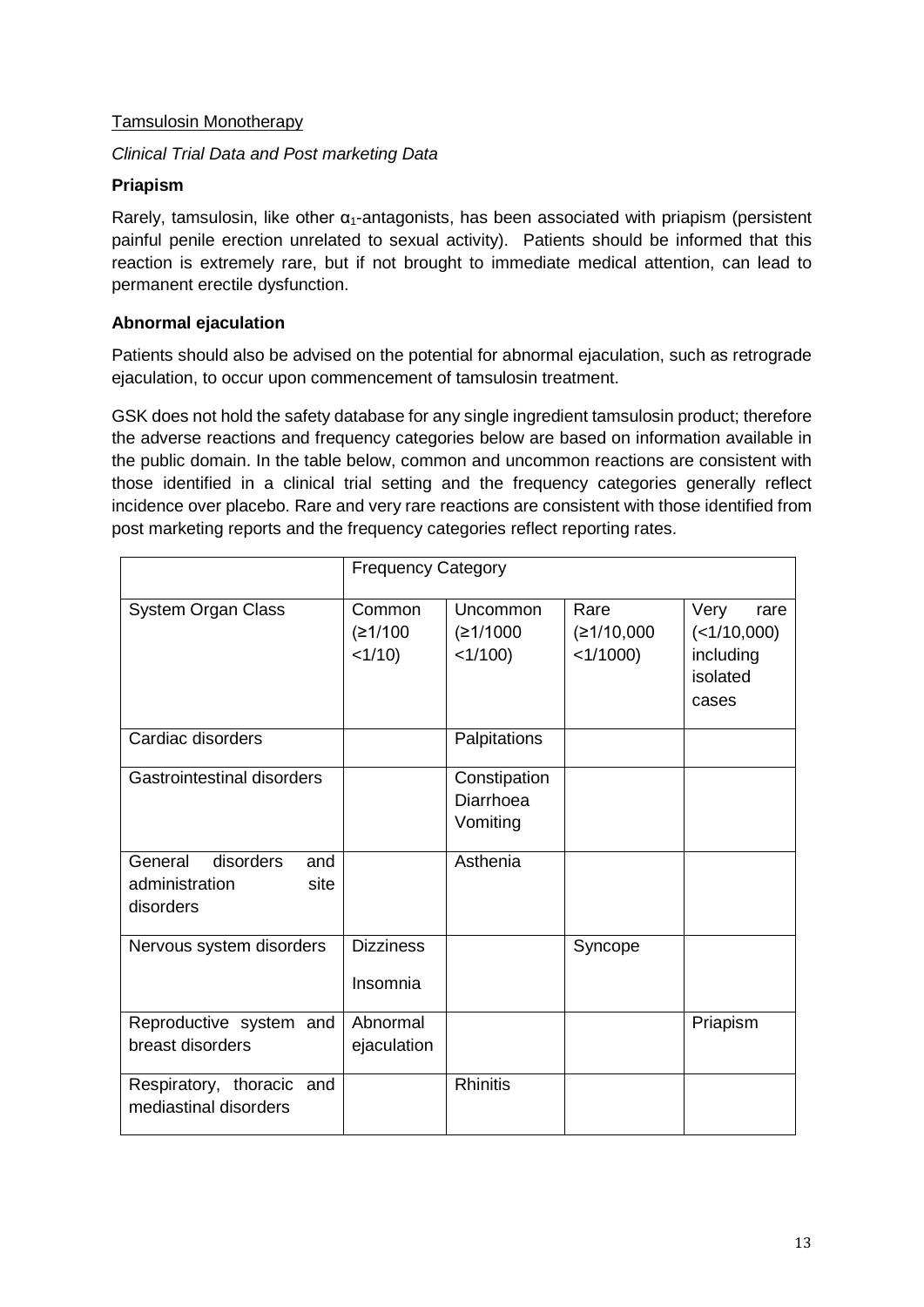| Immune system disorders | Rash<br><b>Pruritis</b><br>Urticaria | Angioedema | Stevens-<br>Johnson<br>Syndrome |
|-------------------------|--------------------------------------|------------|---------------------------------|
| Vascular disorders      | Postural<br>hypotension              |            |                                 |

During post marketing surveillance, reports of Intraoperative Floppy Iris Syndrome (IFIS), a variant of small pupil syndrome, during cataract surgery have been associated with  $\alpha_{1}$ - adrenergic blocker therapy; including tamsulosin (see Section 4.4 SPECIAL WARNINGS AND PRECAUTIONS FOR USE). Infrequent reports of skin desquamation have also been received.

Post-marketing experience: In addition atrial fibrillation, arrhythmia, tachycardia dyspnoea, epistaxis, vision blurred, visual impairment, erythema multiforme, dermatitis exfoliative and dry mouth have been reported in association with tamsulosin use.

Reporting suspected adverse reactions after registration of the medicinal product is important. It allows continued monitoring of the benefit-risk balance of the medicinal product. Healthcare professionals are asked to report any suspected adverse reactions at [www.tga.gov.au/reporting-problems.](http://www.tga.gov.au/reporting-problems)

# **4.9 OVERDOSE**

No data are available with regard to overdosage of DUODART. The following statements reflect the information available on the individual components.

### *Dutasteride*

In volunteer studies single doses of dutasteride up to 40 mg/day (80 times the therapeutic dose) for 7 days have been administered without significant safety concerns. In clinical studies doses of 5 mg daily have been administered to patients for 6 months with no additional adverse effects to those seen at therapeutic doses of 500 µg.

There is no specific antidote for dutasteride therefore, in cases of suspected overdosage symptomatic and supportive treatment should be given as appropriate.

### *Tamsulosin*

In case of acute hypotension occurring after overdosage with tamsulosin hydrochloride cardiovascular support should be given. Restoration of blood pressure and normalization of heart rate may be accomplished by lying the patient down. If this is inadequate, administration of volume expanders and if necessary vasopressors should then be used and renal function should be monitored and supported as needed. Laboratory data indicate that tamsulosin hydrochloride is 94% to 99% protein bound; therefore, dialysis is unlikely to be of benefit in removing tamsulosin from the body.

For information on the management of overdose, contact the Poisons Information Centre on 13 11 26 (Australia).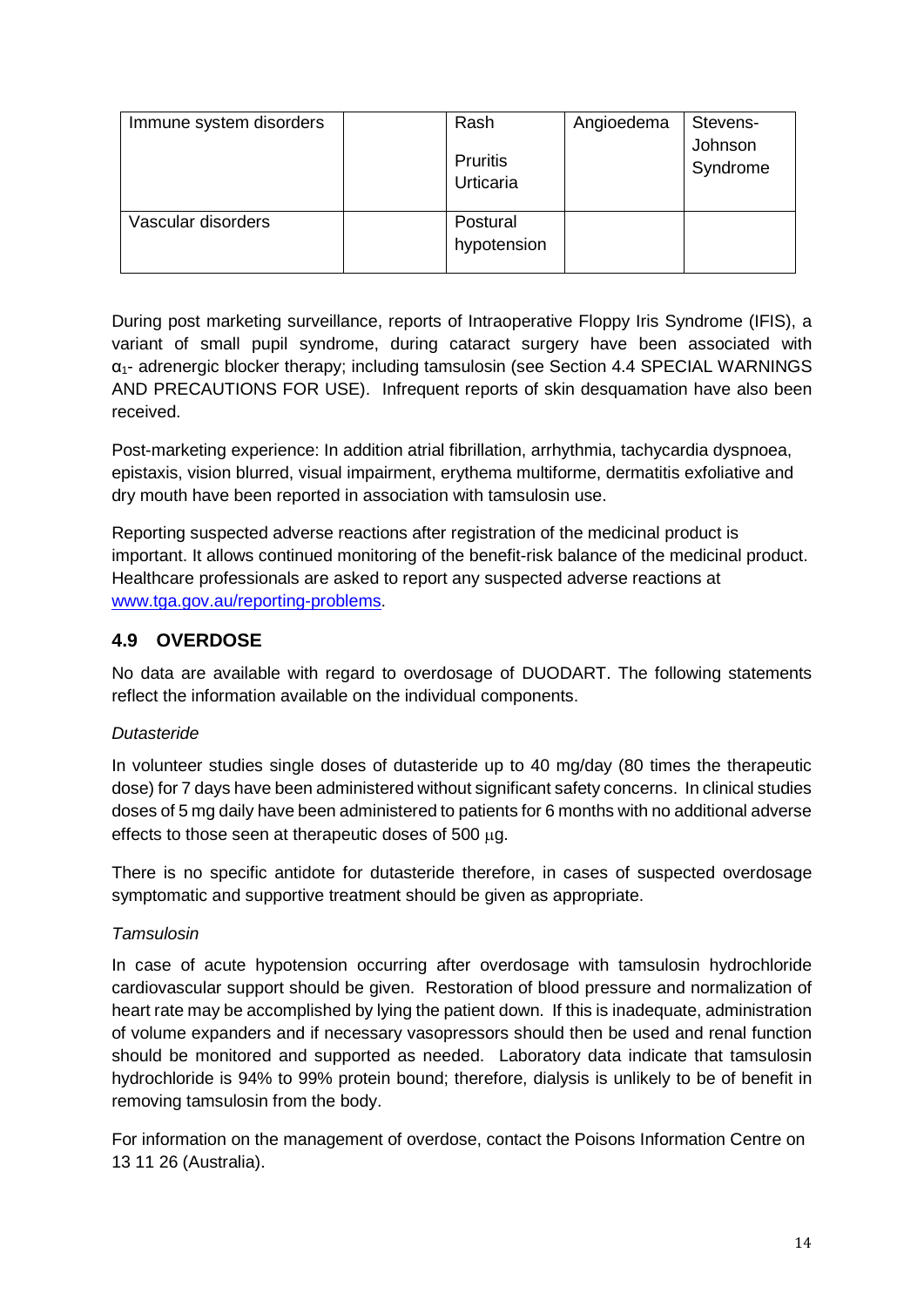# **5 PHARMACOLOGICAL PROPERTIES**

# **5.1 PHARMACODYNAMIC PROPERTIES**

### **Mechanism of action**

Dutasteride-tamsulosin is a combination of two drugs with complementary mechanisms of action to improve symptoms in patients with Benign Prostatic Hyperplasia (BPH): dutasteride, a dual 5α-reductase inhibitor (5-ARI) and tamsulosin hydrochloride, an antagonist of  $\alpha_{1a}$ adrenoreceptors.

Dutasteride inhibits both type 1 and type 2,  $5\alpha$ -reductase isoenzymes, which are responsible for the conversion of testosterone to 5α-dihydrotestosterone (DHT). DHT is the androgen primarily responsible for hyperplasia of glandular prostatic tissue.

Tamsulosin inhibits  $\alpha_{1a}$  adrenergic receptors in the stromal prostatic smooth muscle and bladder neck. Approximately 75% of the  $\alpha_1$ -receptors in the prostate are of the  $\alpha_{1a}$  subtype.

### Pharmacodynamic Effects

The pharmacodynamic effects of dutasteride-tamsulosin as a fixed dose combination would not be expected to be different from those of dutasteride and tamsulosin co-administered as separate components.

### *Dutasteride*

Dutasteride lowers DHT levels, reduces prostate volume, improves lower urinary tract symptoms and urine flow and reduces the risk of Acute Urinary Retention (AUR) and BPHrelated surgery.

The maximum effect of daily doses of dutasteride on the reduction on DHT is dose-dependent and is observed within one to two weeks. After one week and two weeks of daily dosing of dutasteride 500 µg, median serum DHT concentrations were reduced by 85% and 90%, respectively.

In BPH patients treated with 500 µg of dutasteride daily, the median decrease in DHT was 94% at one year and 93% at two years, and the median increase in serum testosterone was 19% at both one and two years. This is an expected consequence of 5α-reductase inhibition and did not result in any known adverse events.

### *Tamsulosin*

Tamsulosin increases maximum urinary flow rate by reducing smooth muscle tension in the prostate and urethra, thereby relieving obstruction. It also improves the complex of irritative and obstructive symptoms in which bladder instability and tension of the smooth muscles of the lower urinary tract play an important role. Alpha-1 adrenergic blockers can reduce blood pressure by lowering peripheral resistance.

The tamsulosin hydrochloride (HCl) component in DUODART has not been shown to be bioequivalent to the tamsulosin HCl product currently available in Australia. The clinical efficacy of the two tamsulosin formulations has been shown to be similar. Due to differences in pharmacokinetics, small differences in some adverse event rates have been reported.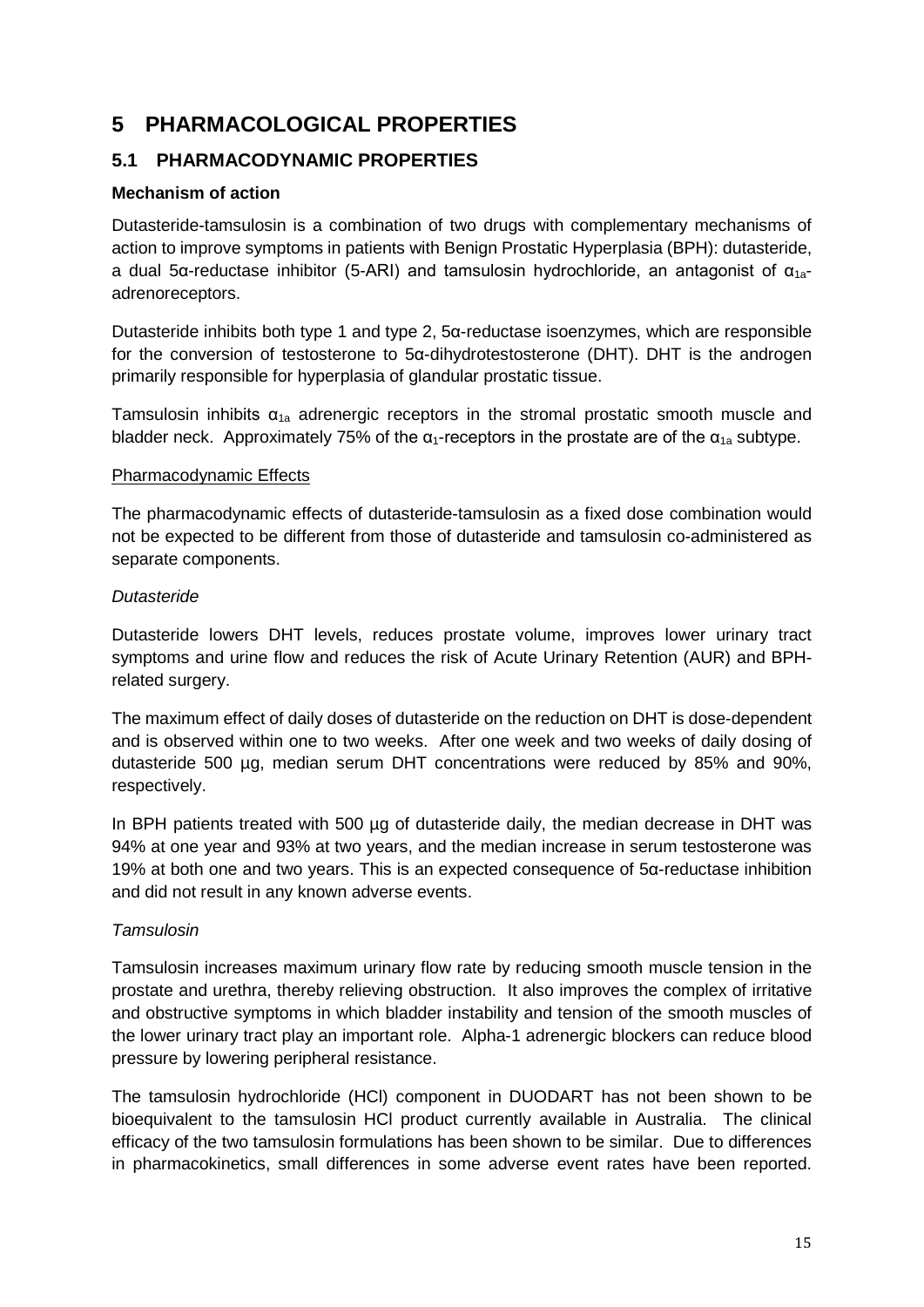When the Australian formulation of tamsulosin (tamsulosin OCAS 0.4 mg) was compared to a tamsulosin formulation equivalent to DUODART (tamsulosin MR 0.4 mg), the incidences of all treatment emergent adverse events attributable to  $\alpha_1$ -adrenergic blockade were 6.9% (noncardiovascular 4.4% and cardiovascular 2.5%) for the OCAS formulation and 7.8% (noncardiovascular 5.1% and cardiovascular 3.2%) for the MR formulation. Non-cardiovascular events included all abnormal ejaculation-related events, headache, asthenia, fatigue, somnolence, rhinitis, nasal dryness, nasal congestion and nasal obstruction. Cardiovascular events included all dizziness-related events, palpitations, tachycardia, hypotension, orthostatic hypotension, dizziness postural, syncope, orthostatic/circulatory collapse and depressed level of/loss of consciousness. The most common treatment emergent adverse events were dizziness (1.4% vs 1.3%) and retrograde ejaculation (1.7% vs 1.4%). If switching between tamsulosin formulations, patients should be advised of these differences and monitored accordingly. Patients should also be reminded to adhere to the dosage and administration requirements for each product.

## **Clinical trials**

### Dutasteride co-administered with tamsulosin

The following statements reflect the information available on dutasteride and tamsulosin when administered together as separate medications.

Dutasteride 500 µg/day (n=1,623), tamsulosin 400 µg/day (n=1,611) or the combination of dutasteride 500 µg plus tamsulosin 400 µg (n=1,610) administered once daily [total number of patients = 4844] were evaluated in men with moderate to severe symptoms of BPH who had prostate volumes ≥30mL and Prostate Specific Antigen (PSA) values within the range 1.5 – 10 ng/mL in a multicenter, multinational, randomized double-blind, parallel group study (CombAT). Approximately 52% of subjects had previous exposure to 5-alpha-reductase inhibitor or alpha-blocker treatment.

The primary efficacy endpoint at 2 years of treatment was the level of improvement from baseline in the international prostate symptom score (IPSS).

The combination of dutasteride and tamsulosin provides superior improvement in symptoms than either component alone. After 2 years of treatment, co-administration therapy showed a statistically significant adjusted mean improvement in symptom scores from baseline of -6.2 units. The adjusted mean improvements in symptom scores observed with the individual therapies were -4.9 units for dutasteride and -4.3 units for tamsulosin.

The adjusted mean improvement in flow rate from baseline was 2.4 mL/sec for coadministration therapy, 1.9 mL/sec for dutasteride and 0.9 mL/sec for tamsulosin. The adjusted mean improvement in BPH Impact Index (BII) from baseline was -2.1 units for coadministration therapy, -1.7 units for dutasteride and -1.5 units for tamsulosin. These improvements in flow rate and BII were statistically significant for co-administration therapy compared to both monotherapies.

The reduction in total prostate volume and transition zone volume after 2 years of treatment was statistically significant for co-administration therapy compared to tamsulosin monotherapy alone.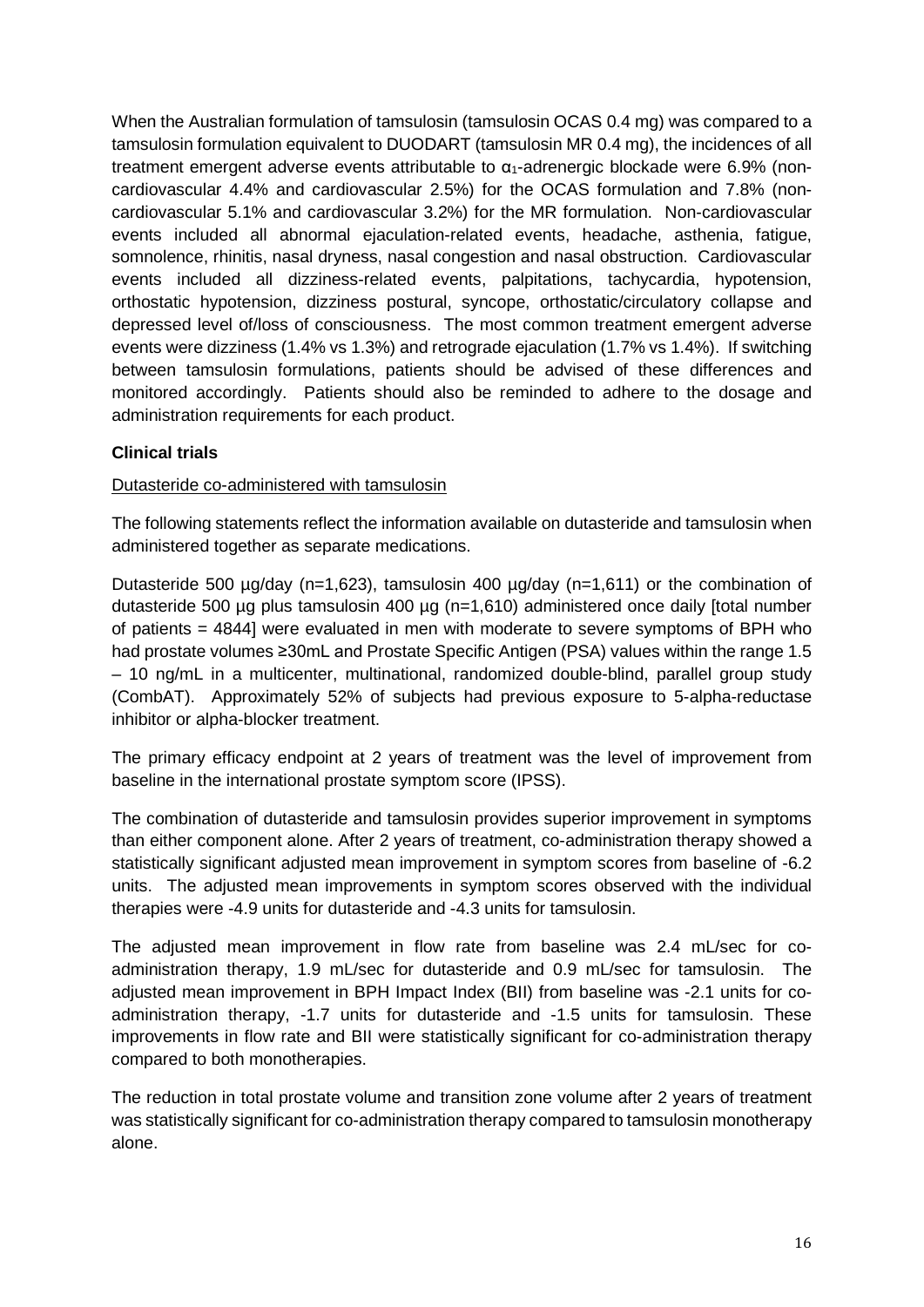| Parameter                                                | Time-point                                                 | Combination       |                   | Dutasteride                               | Tamsulosin        |                                           |
|----------------------------------------------------------|------------------------------------------------------------|-------------------|-------------------|-------------------------------------------|-------------------|-------------------------------------------|
| Primary endpoint                                         |                                                            |                   |                   | Adjusted mean<br>difference<br>$(95\%CI)$ |                   | Adjusted mean<br>difference<br>$(95\%CI)$ |
| IPSS (units)                                             | [Baseline]<br>Month 24 (change<br>from baseline)           | [16.6]<br>$-6.2$  | [16.4]<br>$-4.9$  | $-1.3$<br>p<0.0001<br>$(-1.69, -0.86)$    | [16.4]<br>$-4.3$  | $-1.8$<br>p<0.0001<br>$(-2.23, -1.40)$    |
| Secondary endpoints                                      |                                                            |                   |                   |                                           |                   |                                           |
| Omax (mL/sec)                                            | [Baseline]<br>Month 24 (change<br>from baseline)           | [10.9]<br>2.4     | [10.6]<br>1.9     | 0.52<br>$p=0.003$<br>(0.18, 0.86)         | [10.7]<br>0.9     | 1.53<br>p<0.001<br>(1.20, 1.87)           |
| Prostate<br>Volume                                       | [Baseline] (mL)<br>Month 24 (%<br>change from<br>baseline) | [54.7]<br>$-26.9$ | [54.6]<br>$-28.0$ | 1.1<br>$p=0.19$<br>$(-1.6, 2.8)$          | [55.8]<br>0.0     | $-26.9$<br>p<0.001<br>$(-28.9, -24.9)$    |
| Prostate<br><b>Transition Zone</b><br>Volume             | [Baseline] (mL)<br>Month 24 (%<br>change from<br>baseline) | [27.7]<br>$-23.4$ | [30.3]<br>$-22.8$ | $-0.5$<br>$p=0.90$<br>$(-8.3, 7.2)$       | [30.5]<br>8.8     | $-32.1$<br>p<0.001<br>$(-42.6, -21.6)$    |
| <b>BPH Impact</b><br>Index (BII)<br>(units)              | [Baseline]<br>Month 24 (change<br>from baseline)           | [5.3]<br>$-2.1$   | [5.3]<br>$-1.7$   | $-0.34$<br>p<0.0001<br>$(-0.52, -0.16)$   | [5.3]<br>$-1.5$   | $-0.62$<br>p<0.001<br>$(-0.80, -0.44)$    |
| <b>IPSS Question</b><br>8 (BPH-related<br>Health Status) | [Baseline]<br>Month 24 (change<br>from baseline)           | $[3.6]$<br>$-1.4$ | [3.6]<br>$-1.1$   | $-0.23$<br>p<0.0001<br>$(-0.32, -0.14)$   | $[3.6]$<br>$-1.1$ | $-0.30$<br>p<0.0001<br>$(-0.39, -0.21)$   |

# **Table 2 Results following 2 years of treatment**

The primary efficacy endpoint at 4 years of treatment was time to first event of AUR or BPHrelated surgery. The study was powered to show a statistical difference between combination therapy and tamsulosin, but not between combination therapy and dutasteride or between tamsulosin and dutasteride. After 4 years of treatment, combination therapy significantly reduced the risk of AUR or BPH-related surgery (65.8% reduction in risk p<0.001 [95% CI 54.7% to 74.1%]) compared to tamsulosin monotherapy. The incidence of AUR or BPH-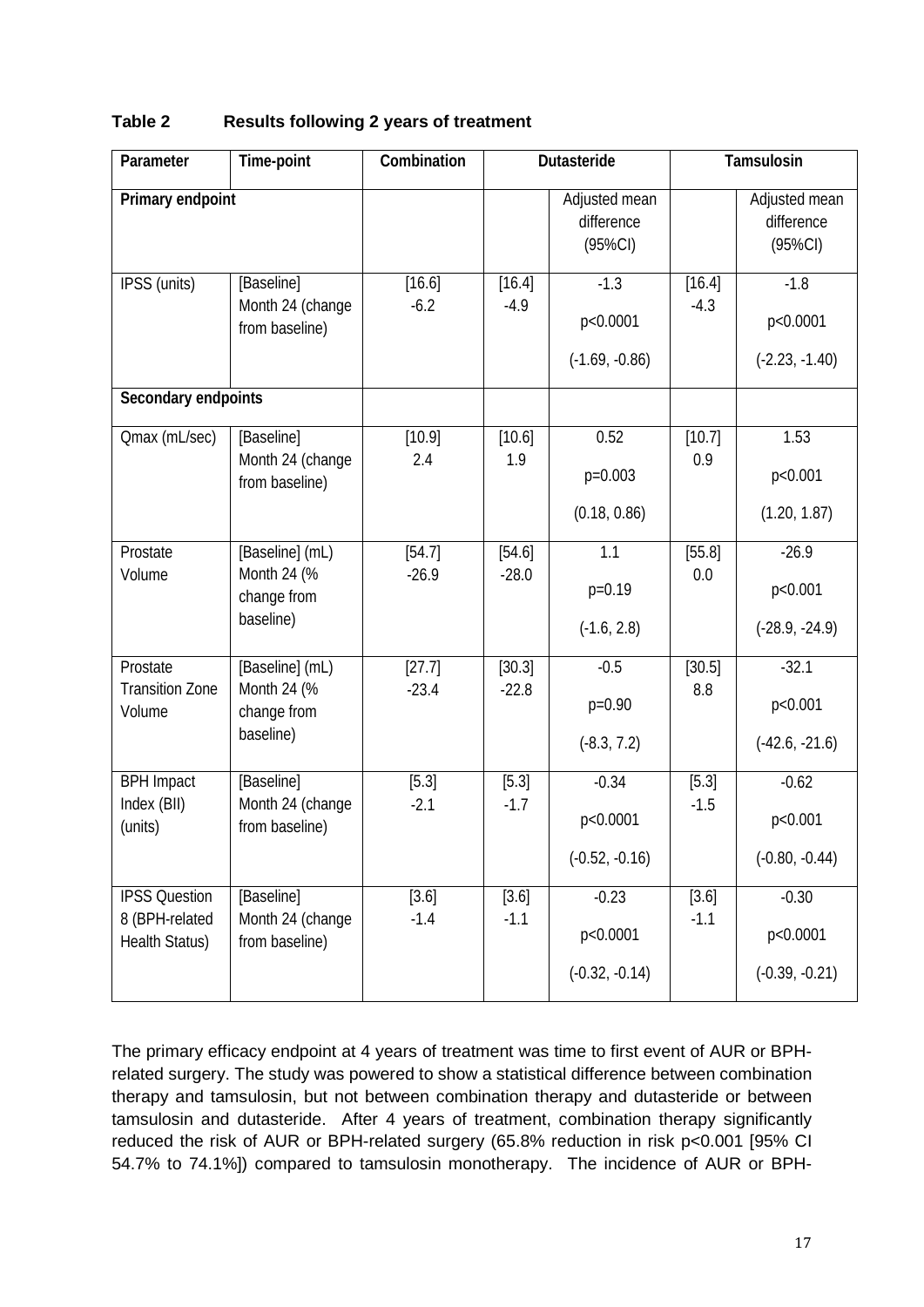related surgery by Year 4 was 4.2% for combination therapy and 11.9% for tamsulosin (p<0.001). Compared to dutasteride monotherapy, combination therapy reduced the risk of AUR or BPH-related surgery by 19.6%; the difference between treatment groups was not significant (p=0.18 [95% CI -10.9% to 41.7%]). The incidence of AUR or BPH-related surgery by Year 4 was 4.2% for combination therapy and 5.2% for dutasteride.

Clinical progression was defined as a composite of worsening symptoms (IPSS), and BPHrelated events of AUR, incontinence, UTI, and renal insufficiency. Combination therapy was associated with a statistically significantly lower rate of clinical progression compared with tamsulosin (p<0.001, 44.1% risk reduction [95 % CI: 33.6% to 53.0%]) after 4 years. The rates of clinical progression for combination therapy, tamsulosin, and dutasteride were: 12.6%, 21.5%, and 17.8%, respectively.

The statistically significant adjusted mean improvement in symptom scores (IPSS) from baseline was maintained from year 2 to year 4. The adjusted mean improvements in symptom scores observed were -6.3 units for combination therapy, -5.3 units for dutasteride monotherapy and -3.8 units for tamsulosin monotherapy.

After 4 years of treatment, the adjusted mean improvement in flow rate (Qmax) from baseline was 2.4 mL/sec for combination therapy, 2.0 mL/sec for dutasteride monotherapy and 0.7 mL/sec for tamsulosin monotherapy. Compared with tamsulosin, the adjusted mean improvement from baseline in Qmax was statistically significantly greater with combination therapy at each 6 month assessment from Month 6 to Month 48 (p<0.001). Compared with dutasteride, the adjusted mean improvement from baseline in Qmax was not statistically significantly different than with combination therapy (p=0.050 at Month 48).

Combination therapy was significantly superior (p<0.001) to tamsulosin monotherapy and to dutasteride monotherapy for the improvement in health outcome parameters BII and BPHrelated Health Status (BHS) at 4 years. The adjusted mean improvement in BII from baseline was -2.2 units for the combination, -1.8 units for dutasteride and -1.2 units for tamsulosin. The adjusted mean improvement in BHS from baseline was -1.5 units for the combination, -1.3 units for dutasteride and -1.1 units for tamsulosin.

The reduction in total prostate volume and transition zone volume after 4 years of treatment was statistically significant for combination therapy compared to tamsulosin monotherapy alone.

| Parameter                                                   | Time-point | Combination | <b>Dutasteride</b> |       | Tamsulosin                          |
|-------------------------------------------------------------|------------|-------------|--------------------|-------|-------------------------------------|
| Primary endpoint with study<br>powered treatment comparison |            |             |                    |       | <b>Risk Reduction</b><br>Estimate   |
|                                                             |            |             |                    |       | $(95% \text{ Cl})$                  |
| Incidence of<br>AUR or BPH<br><b>Related Surgery</b>        | Month 48   | 4.2%        |                    | 11.9% | 65.8% p<0.001<br>$(54.7\%, 74.1\%)$ |

# **Table 3 Results following 4 years of treatment**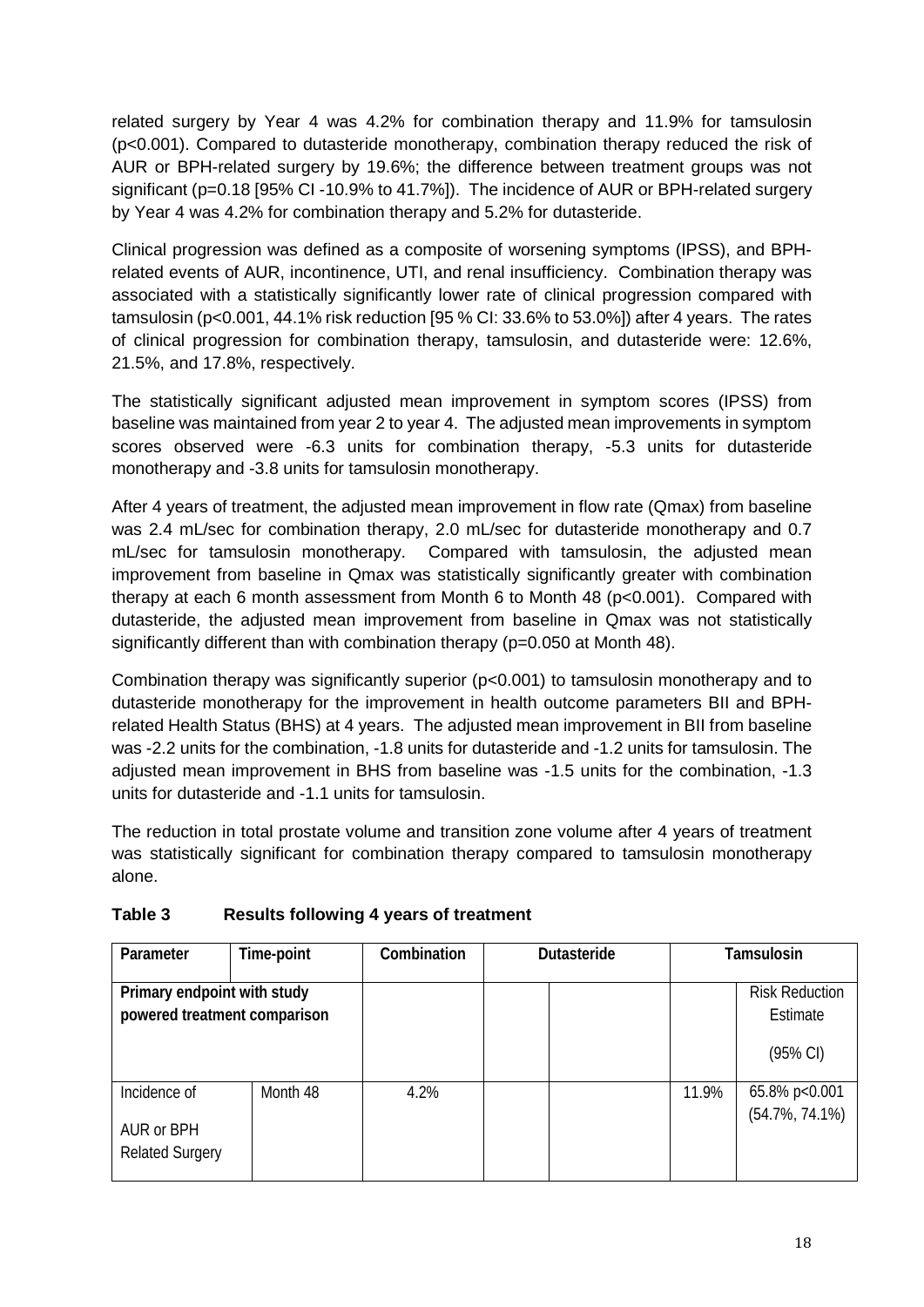| Other endpoints and treatment    |                                    |         |         | <b>Risk Reduction</b> |        | <b>Risk Reduction</b> |
|----------------------------------|------------------------------------|---------|---------|-----------------------|--------|-----------------------|
| comparisons                      |                                    |         |         | Estimate              |        | Estimate              |
|                                  |                                    |         |         | (95% CI)              |        | (95% CI)              |
| Incidence of                     | Month 48                           | 4.2%    | 5.2%    | 19.6% p=0.18          |        |                       |
| AUR or BPH                       |                                    |         |         | $(-10.9\%, 41.7\%)$   |        |                       |
| <b>Related Surgery</b>           |                                    |         |         |                       |        |                       |
| Clinical                         | Month 48                           | 12.6%   | 17.8%   | 31.2% p<0.001         | 21.5%  | 44.1% p<0.001         |
| Progression*                     |                                    |         |         | $(17.7\%, 42.5\%)$    |        | $(33.6\%, 53\%)$      |
|                                  |                                    |         |         | Adjusted mean         |        | Adjusted mean         |
|                                  |                                    |         |         | difference            |        | difference            |
|                                  |                                    |         |         | $(95\%CI)$            |        | $(95\%CI)$            |
| IPSS (units)                     | [Baseline]                         | [16.6]  | [16.4]  | $-0.96$               | [16.4] | $-2.5$                |
|                                  | Month 48 (change<br>from baseline) | $-6.3$  | $-5.3$  | p<0.001               | $-3.8$ | p<0.001               |
|                                  |                                    |         |         | $(-1.40, -0.52)$      |        | $(-2.96, -2.07)$      |
| Qmax (mL/sec)                    | [Baseline]                         | [10.9]  | [10.6]  | 0.35                  | [10.7] | 1.66                  |
|                                  | Month 48 (change<br>from baseline) | 2.4     | 2.0     | $p=0.05$              | $-0.7$ | p<0.001               |
|                                  |                                    |         |         | (0.00, 0.70)          |        | (1.31, 2.01)          |
| Prostate                         | [Baseline] (mL)                    | [54.7]  | [54.6]  | 0.7                   | [55.8] | $-31.9$               |
| Volume                           | Month 48 (%<br>change from         | $-27.3$ | $-28.0$ | $p=0.42$              | 4.6    | p<0.001               |
|                                  | baseline)                          |         |         | $(-1.1, 2.5)$         |        | $(-34.1, -29.7)$      |
| Prostate                         | [Baseline] (mL)                    | [27.7]  | [30.3]  | 8.6                   | [30.5] | $-36.1$               |
| <b>Transition Zone</b><br>Volume | Month 48 (%<br>change from         | $-17.9$ | $-26.5$ | $p=0.053$             | 18.2   | p<0.001               |
|                                  | baseline)                          |         |         | $(-0.1, 17.4)$        |        | $(-47.9, -24.3)$      |
| <b>BPH Impact</b>                | [Baseline]                         | [5.3]   | [5.3]   | $-0.32$               | [5.3]  | $-0.94$               |
| Index (BII)<br>(units)           | Month 48 (change<br>from baseline) | $-2.2$  | $-1.8$  | p<0.001               | $-1.2$ | p<0.001               |
|                                  |                                    |         |         | $(-0.51, -0.13)$      |        | $(-1.13, -0.75)$      |
| <b>IPSS Question</b>             | [Baseline]                         | [3.6]   | [3.6]   | $-0.23$               | [3.6]  | $-0.46$               |
| 8 (BPH-related<br>Health Status) | Month 48 (change<br>from baseline) | $-1.5$  | $-1.3$  | p<0.001               | $-1.1$ | p<0.001               |
|                                  |                                    |         |         | $(-0.32, -0.13)$      |        | $(-0.55, -0.37)$      |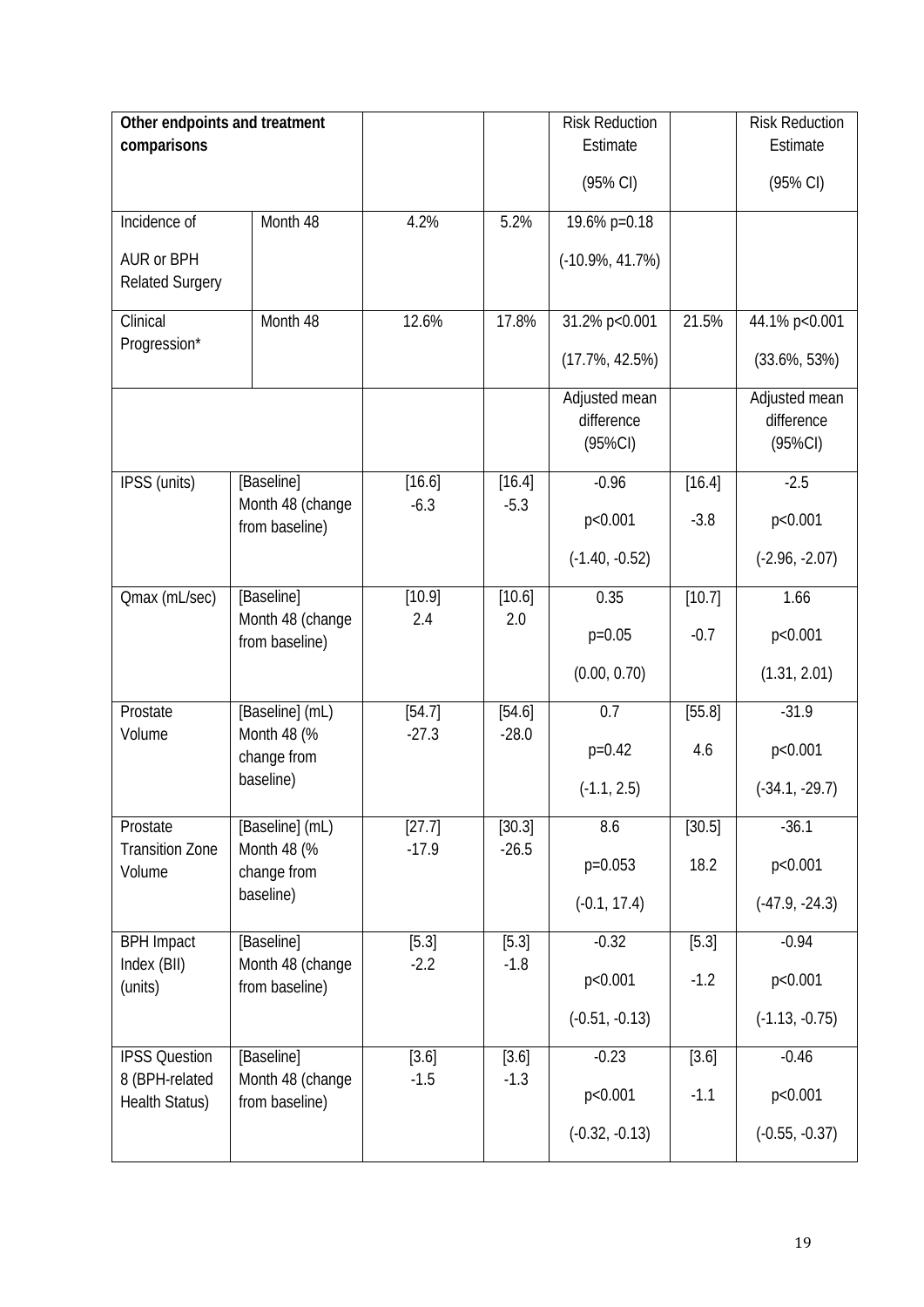\*Clinical progression was a composite measure defined as one of the following: symptom deterioration by International Prostate Symptom Score ≥4 points on two consecutive visits; BPH-related AUR; BPH-related urinary incontinence; recurrent BPH-related urinary tract infection or urosepsis; BPH-related renal insufficiency

### Dutasteride monotherapy

The efficacy and safety of dutasteride 500 ug/day in the treatment and prevention of progression of BPH in 4325 males (aged 47 to 94 years with BPH who had enlarged prostates (greater than 30 mL) and a PSA value within the range 1.5-10 ng/mL) was demonstrated in three pivotal, randomised, double-blind, placebo-controlled, 2-year multicentre studies (ARIA3001, ARIA3002 and ARIB3003). Of the 4325 males enrolled in the studies, 2167 received dutasteride and 2158 received placebo.

Pooled data from the three pivotal studies show that, in men with BPH, dutasteride reduces the risk of both AUR and the need for surgical intervention (SI). Improvements in BPH related symptoms, increased maximum urinary flow rates, and decreasing prostate volume suggest dutasteride reverses the progression of BPH in men with an enlarged prostate.

Pooled efficacy data from the three pivotal studies is summarised below:

### *Acute Urinary Retention (AUR) and Surgical Intervention:*

Relative to placebo dutasteride significantly reduces both the risk and incidence of AUR by 57% (4.2% for placebo versus 1.8% for dutasteride) and the need for BPH-related surgical intervention by 48% (4.1% for placebo versus 2.2% for dutasteride) over 24 months.

| Table 4 | Rates of occurrence and risk reduction of urological events |
|---------|-------------------------------------------------------------|
|---------|-------------------------------------------------------------|

| <b>Event</b>                             | <b>Placebo</b><br>$(n = 2158)$ | <b>Avodart</b><br>$(n = 2167)$ | <b>Risk Reduction</b> |
|------------------------------------------|--------------------------------|--------------------------------|-----------------------|
| Acute urinary retention (AUR)            | $4.2\%$ (n=90)                 | $1.8\%$ (n=39)                 | $57\%$ (p< 0.001)     |
| <b>BPH-related surgical intervention</b> | $4.1\%$ (n=89)                 | $2.2\%$ (n=47)                 | 48% (p<0.001)         |

### *Lower Urinary Tract Symptoms (LUTS) assessed by AUA-SI:*

Symptoms were quantified using the AUA-SI (American Urological Association Symptom Index), a seven-item questionnaire that evaluates urinary symptoms (incomplete emptying, frequency, intermittency, urgency, weak stream, straining, and nocturia) by rating on a 0 to 5 scale with a maximum score of 35. Entry criteria included a screening score of ≥ 12 (moderate to severe symptoms). A reduction in score signifies an improvement in symptoms.

The AUA-SI results at each of the scheduled visits, pooled across the three pivotal studies (ARIA3001, ARIA3002, and ARIB3003), are presented in Figure 1. The baseline AUA-SI score across the three studies was approximately 17 units in both treatment groups. Statistically significant improvements in symptom score in patients treated with dutasteride compared to placebo were noted from Month 6 through to Month 24 (p<0.001). At Month 24, the mean decrease from baseline in AUA-SI symptom scores was -4.8 units for dutasteride and -2.4 units for placebo.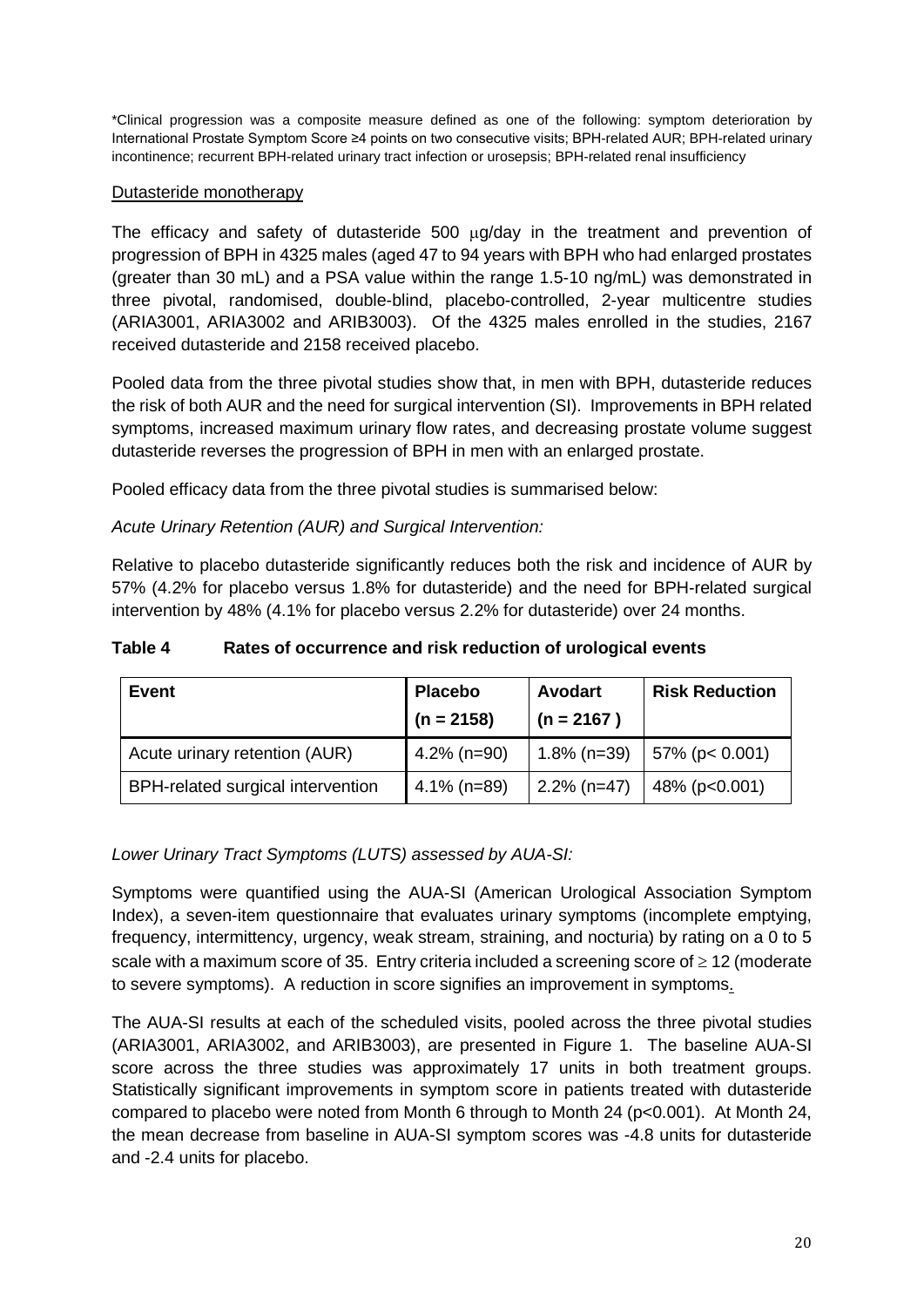

**Figure 1 Pooled AUA-SI Mean Values (At Visit)**

 **Earliest on-set of statistically significant improvement**

## *Maximum Urinary Flow (Qmax):*

The Qmax results at each of the scheduled visits, pooled across the three pivotal studies (ARIA3001, ARIA3002, and ARIB3003), are presented in Figure 2. Baseline  $Q_{max}$  was approximately 10 mL/sec (normal  $Q_{max} \ge 15$  mL/sec) in both treatment groups across the three studies. Statistically significant improvement in  $Q<sub>max</sub>$  in patients treated with dutasteride compared to placebo was noted from Month 1 through to Month 24. At Month 24, treatment urinary flow had improved by 0.8 mL/sec and 2.4 mL/sec in the placebo and dutasteride groups respectively.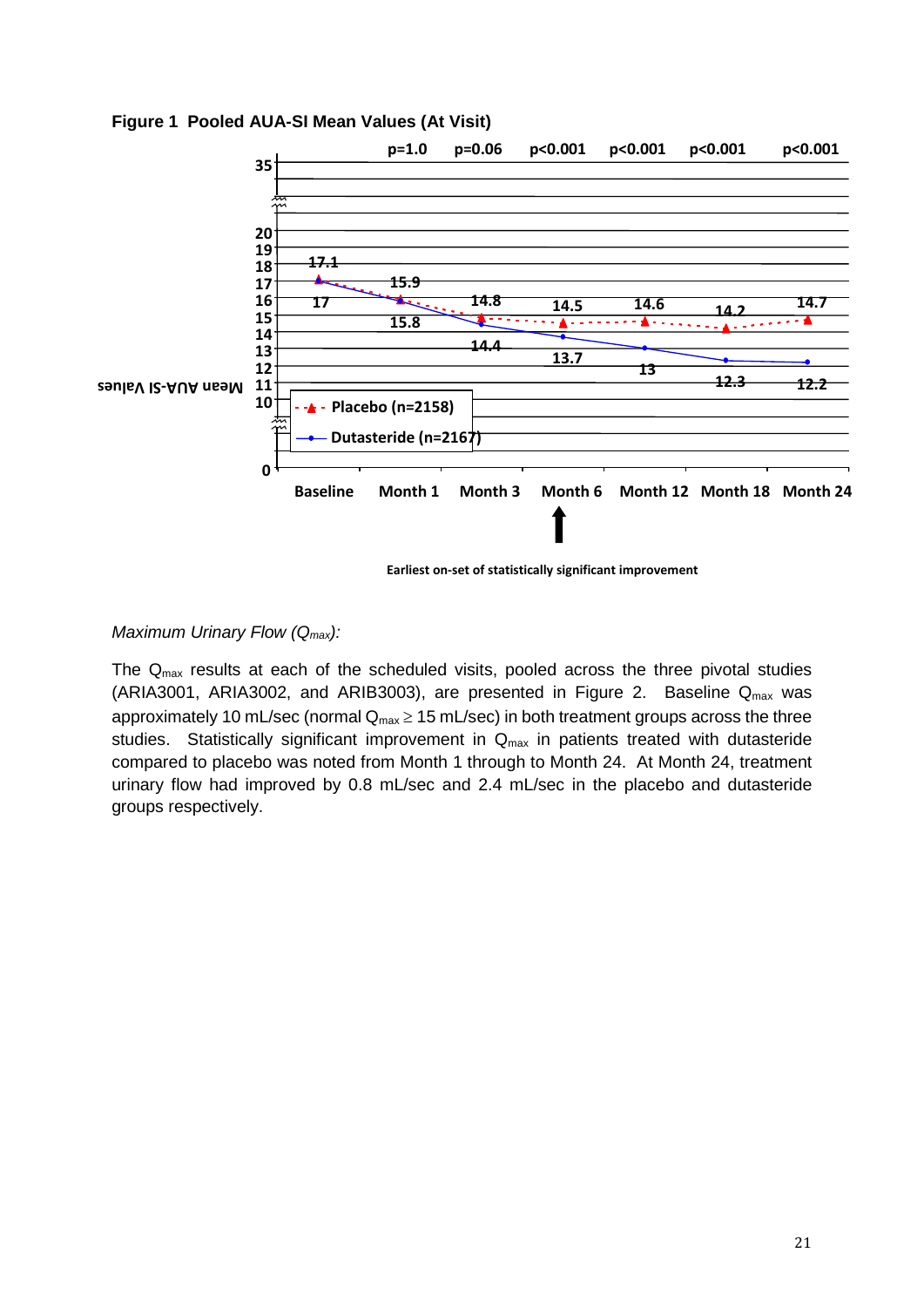

**Figure 2 Pooled Maximum Urinary Flow (Qmax) Mean Values (mL/sec) (At Visit)**

**Earliest on-set of statistically significant improvement**

### *Prostate Volume:*

In patients treated with dutasteride, prostate volume was shown to reduce as early as one month after initiation of treatment and reductions continued through to Month 24 (p<0.001). Dutasteride led to a mean reduction of prostate volume of 23.6% (from 54.9 mL at baseline to 42.1 mL) at Month 12 compared with a mean reduction of 0.5% (from 54.0 mL to 53.7 mL) in the placebo group. At 24 months, dutasteride decreased prostate volume by 25.7% (from 54.9 mL at baseline to 41.2 mL) compared with an increase of 1.7% (from 54.0cc to 54.1cc) in the placebo group.

Pooled safety data from the three pivotal studies show that the adverse reaction profile of dutasteride (500 µg/day for 24 months) was similar to that of placebo (see Section 4.8 ADVERSE EFFECTS (UNDESIRABLE EFFECTS)).

### Tamsulosin monotherapy

Tamsulosin rapidly (from one week) increases maximum urinary flow rate by reducing smooth muscle tension in the prostate and urethra, thereby relieving obstruction. It also improves the complex of irritative and obstructive symptoms in which bladder instability and tension of the smooth muscles of the lower urinary tract play an important role.

### *Cardiac Failure*

In a 4-year comparison of dutasteride coadministered with tamsulosin and dutasteride or tamsulosin monotherapy in men with BPH (the CombAT study), the incidence of the composite term cardiac failure in the combination group (14/1610, 0.9%) was higher than in either monotherapy group: dutasteride, 4/1623 (0.2%) and tamsulosin, 10/1611, (0.6%). The relative risk estimate for time to first cardiac failure event was 3.57 [95% CI 1.17, 10.8] for combination treatment compared to dutasteride monotherapy and 1.36 [95% CI 0.61, 3.07] compared to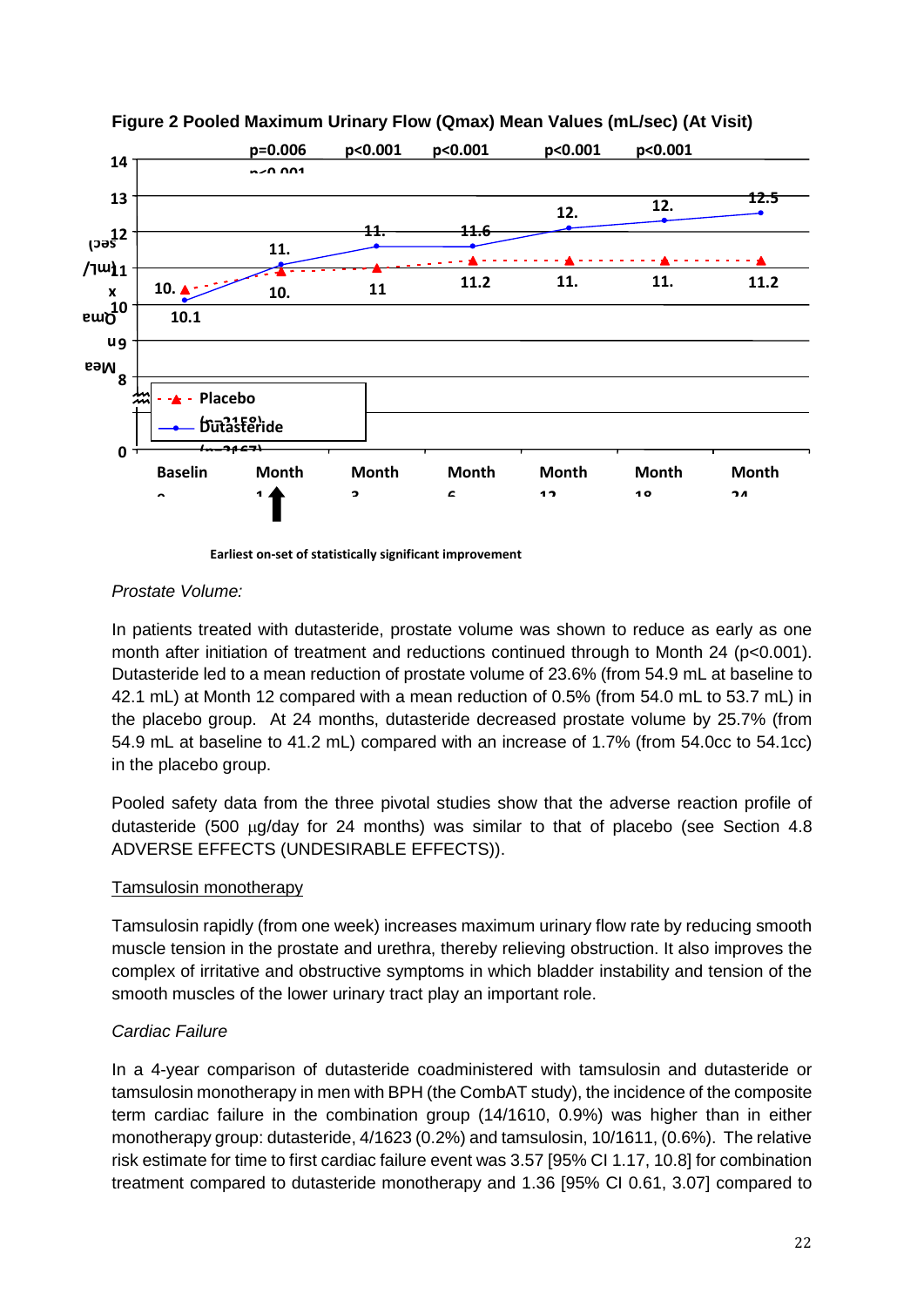tamsulosin monotherapy. The reason for the observed imbalance is not known. There was no difference between treatment groups in incidence of overall cardiovascular events.

In REDUCE (a 4-year, double-blind, randomized parallel group study comparing dutasteride 500 µg/day or placebo in men at increased risk of developing prostate cancer), there was a higher incidence of the composite term cardiac failure in subjects taking dutasteride (30/4105, 0.7%) versus placebo (16/4126, 0.4%) for a relative risk estimate for time to first cardiac failure event of 1.91[95% CI 1.04, 3.50]. In a post-hoc analysis of concomitant alpha blocker use (primarily tamsulosin, alfuzosin, doxazosin and terazosin), there was a higher incidence of the composite term cardiac failure in subjects taking dutasteride and an alpha blocker concomitantly (12/1152, 1.0%), compared to subjects not taking dutasteride and an alpha blocker concomitantly: dutasteride and no alpha blocker (18/2953, 0.6%), placebo and an alpha blocker (1/1399, <0.1%), placebo and no alpha blocker (15/2727, 0.6%). The reason for the observed imbalance is not known. There was no difference between treatment groups in incidence of overall cardiovascular events. No causal relationship between dutasteride (alone or in combination with an alpha blocker) and cardiac failure has been established (see Section 4.4 SPECIAL WARNINGS AND PRECAUTIONS FOR USE).

### *Prostate cancer and high grade tumours*

In a 4-year comparison of placebo and dutasteride in 8231 men aged 50 to 75, with a prior negative biopsy for prostate cancer and baseline PSA between 2.5 ng/mL and 10.0 ng/mL (the REDUCE study), 6,706 subjects had prostate needle biopsy data available for analysis to determine Gleason Scores. There were 1517 subjects diagnosed with prostate cancer in the study. The majority of biopsy-detectable prostate cancers in both treatment groups were diagnosed as low grade (Gleason 5-6). There no difference in the incidence of Gleason 7-10 cancers (p=0.81).

There was a higher incidence of Gleason 8-10 prostate cancers in the dutasteride group (n=29, 0.9%) compared to the placebo group (n=19, 0.6%) (p=0.15). In Years 1-2, the number of subjects with Gleason 8-10 cancers was similar in the dutasteride group (n=17, 0.5%) and the placebo group (n=18, 0.5%). In Years 3-4, more Gleason 8-10 cancers were diagnosed in the dutasteride group ( $n=12$ , 0.5%) compared with the placebo group ( $n=1$ , <0.1%) (p=0.0035). There are no data available on the effect of dutasteride beyond 4 years in men at risk of developing prostate cancer. The percentage of subjects diagnosed with Gleason 8- 10 cancers was consistent across study time periods (Years 1-2 and Years 3-4) in the dutasteride group (0.5% in each time period), while in the placebo group, the percentage of subjects diagnosed with Gleason 8-10 cancers was lower during Years 3-4 than in Years 1-2 (<0.1% versus 0.5%, respectively). In a 4 year BPH study (CombAT) where there were no protocol-mandated biopsies and all diagnoses of prostate cancer were based on for-cause biopsies, the rates of Gleason 8-10 cancer were (n=8, 0.5%) for dutasteride, (n=11, 0.7%) for tamsulosin and (n=5, 0.3%) for combination therapy (see Section 4.4 SPECIAL WARNINGS AND PRECAUTIONS FOR USE).

The results of a retrospective epidemiological, population-based study (n=174,895) in community practice settings based upon electronic health records show that the use of 5-ARIs to treat BPH/LUTS is not associated with an increased risk of prostate cancer mortality (hazard ratio adjusted for competing risks: 0.85, 95% CI 0.72, 1.01) when compared with the use of alpha-blockers. Similar results were reported in a retrospective epidemiological study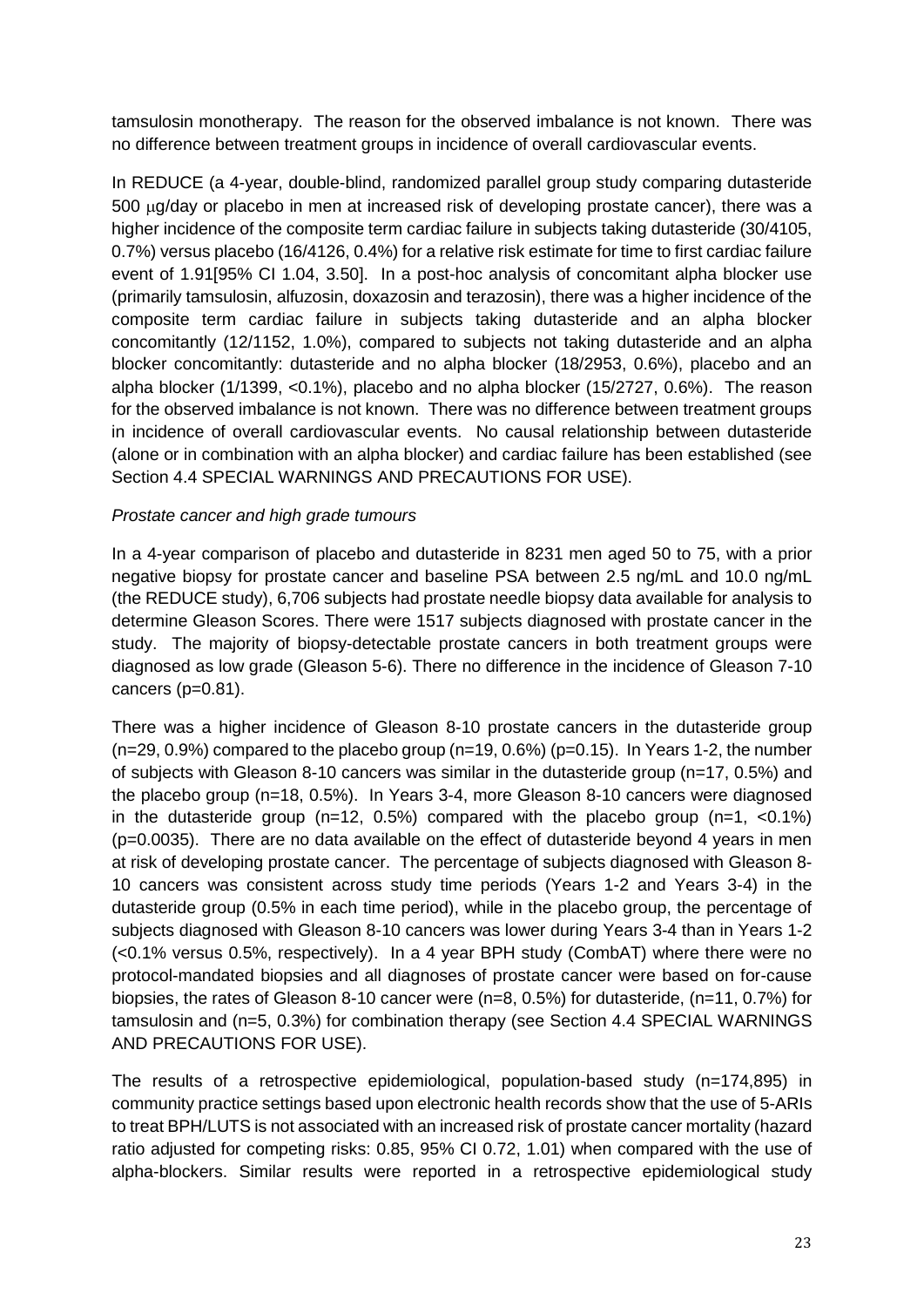(n=13,892) using electronic health records of men with prostate cancer in the UK (adjusted hazard ratio for prostate cancer mortality for 5-ARI users versus non-users: 0.86; 95% CI 0.69, 1.06). A prospective cohort study, the Health Professional's Follow-up Study (n=38,058), also found that 5-ARI use was not associated with fatal prostate cancer (adjusted HR: 0.99; 95% CI 0.58, 1.69). The relationship between dutasteride use and prostate cancer mortality is unclear.

### *Effects on prostate specific antigen (PSA) and prostate cancer detection*

In the REDUCE study, a 4-year comparison of placebo and dutasteride in 8231 men aged 50 to 75, patients with a prior negative biopsy for prostate cancer and baseline PSA between 2.5 ng/mL and 10.0 ng/mL, dutasteride treatment caused a decrease in mean serum PSA by approximately 50% after six months of treatment with a large variability (standard deviation of 30%) among patients. The PSA suppression observed at six months was similar in men who did or who did not develop biopsy-detectable prostate cancer during the study (see Section 4.4 SPECIAL WARNINGS AND PRECAUTIONS FOR USE).

### *Breast neoplasia*

In dutasteride BPH monotherapy clinical trials, providing 3374 patient years of exposure to dutasteride, there were 2 cases of male breast cancer reported in dutasteride-treated patients, one after 10 weeks and one after 11 months of treatment, and 1 case in a patient who received placebo. In subsequent clinical trials in BPH and 8231 men aged 50 to 75, with a prior negative biopsy for prostate cancer and baseline PSA between 2.5 ng/mL and 10.0 ng/mL providing 17489 patient years exposure to dutasteride and 5027 patient years exposure to dutasteride and tamsulosin combination, there were no reported breast cancer cases in any of the treatment groups.

Two case control, epidemiological studies, one conducted in a US (n=339 breast cancer cases and n=6,780 controls) and the other in a UK (n=338 breast cancer cases and n=3,930 controls) healthcare database, showed no increase in the risk of developing male breast cancer with the use of 5 ARIs (see SPECIAL WARNINGS AND PRECAUTIONS FOR USE). Results from the first study did not identify a positive association for male breast cancer (relative risk for  $\geq 1$ ) year of use before breast cancer diagnosis compared with < 1 year of use: 0.70: 95% CI 0.34, 1.45). In the second study, the estimated odds ratio for breast cancer associated with the use of 5-ARIs compared with non-use was 1.08: 95% CI 0.62, 1.87).

The relationship between long-term use of dutasteride and male breast cancer has not been established.

# **5.2 PHARMACOKINETIC PROPERTIES**

Bioequivalence was demonstrated between DUODART and concomitant dosing with separate dutasteride and tamsulosin capsules. (The formulation of tamsulosin used in these studies is not bioequivalent to the tamsulosin HCl product currently available in Australia. However, the clinical efficacy of the two different tamsulosin formulations has been shown to be similar.)

The tamsulosin HCl component of DUODART consists of a multi-unit pelletised preparation which has modified release properties. The individual pellets consist of a drug core and an outer coating layer which reduces the rate of dissolution of the drug.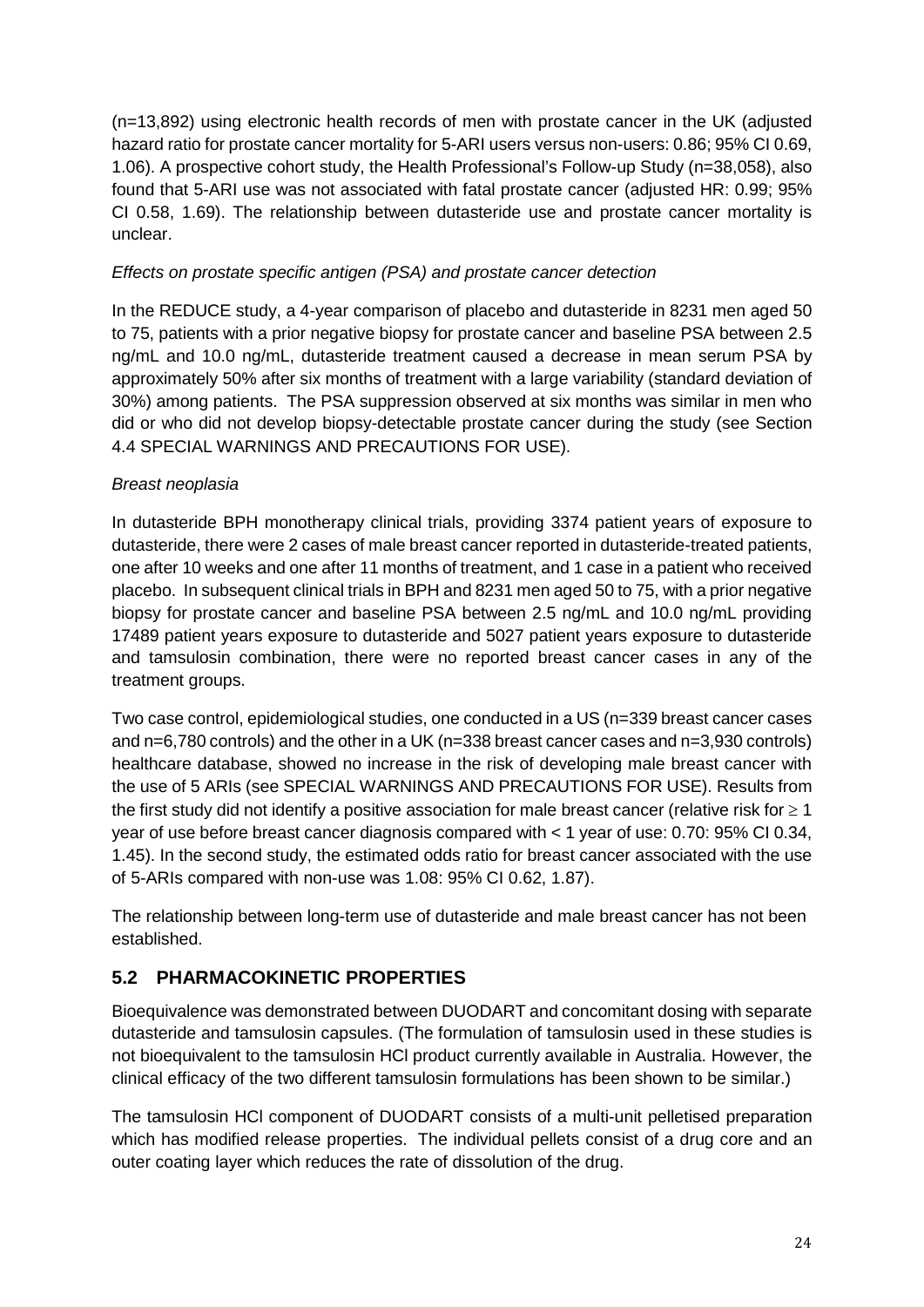The single dose bioequivalence study was performed in both the fasted and fed states. A 30% reduction in C<sub>max</sub> was observed for the tamsulosin component of dutasteride-tamsulosin in the fed state compared to the fasted state. Food had no effect on AUC of tamsulosin.

## **Absorption**

### *Dutasteride*

Dutasteride is administered orally in solution as a soft gelatin capsule. Following administration of a single 500 µg dose, peak serum concentrations of dutasteride occur within 1 to 3 hours. Absolute bioavailability in man is approximately 60% relative to a 2 hour intravenous infusion. The bioavailability of dutasteride is not affected by food.

### *Tamsulosin*

Tamsulosin hydrochloride is absorbed from the intestine and is almost completely bioavailable. Tamsulosin hydrochloride exhibits linear kinetics, following single and multiple dosing, with achievement of steady state concentrations by the fifth day of once-a-day dosing. The rate of absorption of tamsulosin hydrochloride is reduced by a recent meal. Uniformity of absorption can be promoted by the patient always taking tamsulosin hydrochloride approximately 30 minutes after the same meal each day.

As noted above, there are differences in the pharmacokinetics of DUODART and the current Australian tamsulosin formulation. The following table has been taken from published literature:

|                          | Tamsulosin MR 400 µg*<br>$(n=12)$<br>Mean (range) | Tamsulosin OCAS 400 µg**<br>$(n=12)$<br>Mean (range) |
|--------------------------|---------------------------------------------------|------------------------------------------------------|
| $AUC0-int$ (ng.hr/mL)    | $277.0(105 - 559)$                                | $201.6(95 - 470)$                                    |
| $t_{\text{max}}(h)$      | $6.67(5.0 - 9.0)$                                 | $8.51(3.0 - 24.0)$                                   |
| $C_{\text{max}}$ (ng/mL) | $13.74(6.3 - 26.5)$                               | $5.88(3.5 - 12.2)$                                   |

\*This formulation has been shown to be bioequivalent to the tamsulosin in DUODART (fed state results)

\*\* Similar to the Tamsulosin formulation currently available in Australia. There are no data which directly compare the bioavailability of the tamsulosin component of DUODART with the tamsulosin monotherapy formulation currently available in Australia.

\*\*\* This table is comparing pharmacokinetic parameters only and no efficacy differences may be inferred from this table.

### **Distribution**

### *Dutasteride*

Pharmacokinetic data following single and repeat oral doses show that dutasteride has a large volume of distribution (300 to 500 L). Dutasteride is highly bound to plasma proteins (greater than 99.5%).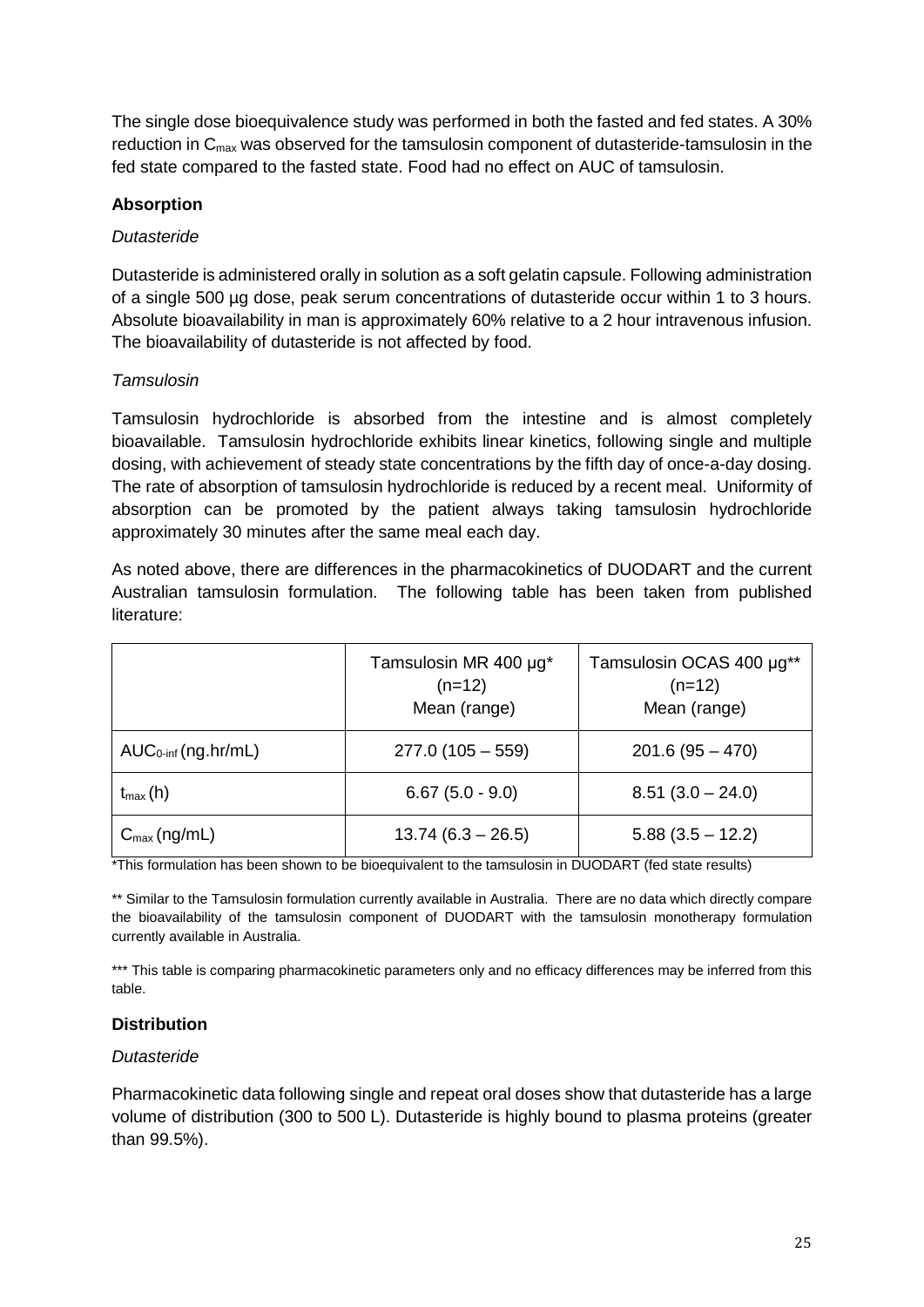Following daily dosing, dutasteride serum concentrations achieve 65% of steady state concentration after one month and approximately 90% after three months. Steady state serum concentrations (Css) of approximately 40 ng/mL are achieved after six months of dosing 500 µg once a day. Similarly to serum, dutasteride concentrations in semen achieved steady state at six months. After 52 weeks of therapy, semen dutasteride concentrations averaged 3.4 ng/mL (range 0.4 to 14 ng/mL). Dutasteride partitioning from serum into semen averaged 11.5%.

### *Tamsulosin*

The mean steady-state apparent volume of distribution of tamsulosin hydrochloride after intravenous administration to ten healthy male adults was 16 L, which is suggestive of distribution into extracellular fluids in the body.

Tamsulosin hydrochloride is extensively bound to human plasma proteins (94% to 99%), primarily alpha-1 acid glycoprotein (AAG), with linear binding over a wide concentration range (20 to 600 ng/mL).

### **Metabolism**

### *Dutasteride*

Dutasteride is extensively metabolised in humans. While not all metabolic pathways have been identified, *in vitro* studies show that dutasteride is metabolised by the CYP3A4 isoenzyme to 2 minor mono-hydroxylated metabolites. Dutasteride is not metabolised *in vitro* by human cytochrome P450 isoenzymes CYP1A2, CY2A6, CYP2E1, CYP2C8, CYP2C9, CYP2C19, CYP2B6 and CYP2D6.

In human serum, following dosing to steady state, unchanged dutasteride, 3 major metabolites (4'-hydroxydutasteride, 1,2-dihydrodutasteride and 6-hydroxydutasteride), and 2 minor metabolites (6,4'-dihydroxydutasteride and 15-hydroxydutasteride), have been detected. *In vitro*, 4'-hydroxydutasteride and 1,2-dihydrodutasteride metabolites are much less potent than dutasteride against both isoforms of human 5α-reductase. The activity of 6βhydroxydutasteride is comparable to that of dutasteride.

### *Tamsulosin*

There is no enantiomeric bioconversion from tamsulosin hydrochloride [R(-) isomer] to the S(+) isomer in humans. Tamsulosin hydrochloride is extensively metabolised by cytochrome P450 enzymes in the liver and less than 10% of the dose is excreted in urine unchanged. However, the pharmacokinetic profile of the metabolites in humans has not been established. In vitro results indicate that CYP3A4 and CYP2D6 are involved in metabolism of tamsulosin as well as some minor participation of other CYP isoenzymes. Inhibition of hepatic drug metabolizing enzymes may lead to increased exposure to tamsulosin (see Section 4.4 SPECIAL WARNINGS AND PRECAUTIONS FOR USE). The metabolites of tamsulosin hydrochloride undergo extensive conjugation to glucuronide or sulfate prior to renal excretion.

### **Excretion**

*Dutasteride*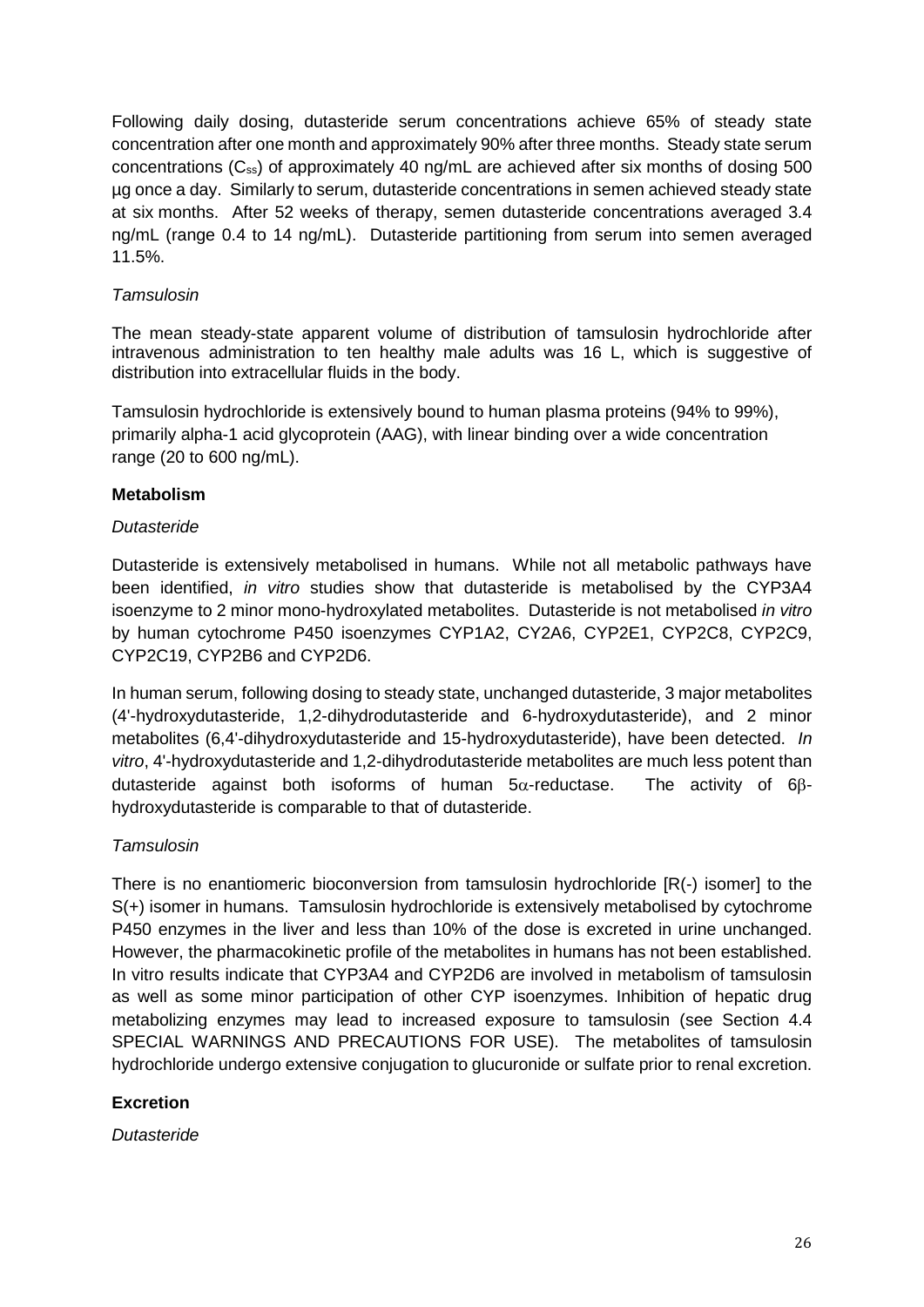Dutasteride is extensively metabolised. Following oral dosing of dutasteride 500 µg/day to steady state in humans, 1.0% to 15.4% (mean of 5.4%) of the administered dose is excreted as dutasteride in the faeces. The remainder is excreted in the faeces as 4 major metabolites comprising 39%, 21%, 7%, and 7% each of drug-related material and 6 minor metabolites (less than 5% each). Only trace amounts of unchanged dutasteride (less than 0.1% of the dose) are detected in human urine.

At low serum concentrations (less than 3 ng/mL), dutasteride is cleared rapidly by both the concentration-dependent and concentration-independent elimination pathways. Single doses of 5 mg or less showed evidence of rapid clearance and a short half-life of 3 to 9 days.

At serum concentrations greater than 3 ng/mL, dutasteride is cleared slowly (0.35 to 0.58 L/h) primarily by linear, non-saturable elimination with terminal half-life of 3 to 5 weeks. At therapeutic concentrations, the terminal half-life of dutasteride is 3 to 5 weeks, and following repeat dosing of 500 µg/day, the slower clearance dominates and the total clearance is linear and concentration-independent. Serum concentrations remain detectable (greater than 0.1 ng/mL) for up to 4 to 6 months after discontinuation of treatment.

### *Tamsulosin*

Tamsulosin half-life is 5 to 7 hours following intravenous administration. Following the administration of DUODART, the tamsulosin half-life was reported to be 12 to 14 hours. Approximately 10% is excreted unchanged in urine.

### **Special Populations:**

No pharmacokinetic studies have been conducted on special patient populations for dutasteride-tamsulosin. The following statements reflect the information available on the individual components.

### Elderly

### *Dutasteride*

Dutasteride pharmacokinetics and pharmacodynamics were evaluated in 36 healthy male subjects between the ages of 24 and 87 years following administration of a single 5 mg dose of dutasteride. Exposure of dutasteride, represented by AUC and  $C<sub>max</sub>$  values, was not statistically different when comparing age groups. Half-life was not statistically different when comparing the 50 to 69 year old group to the greater than 70 years old group, which encompasses the age of most men with BPH. No differences in drug effect as measured by DHT reduction were observed between age groups. Results indicated that no dutasteride dose-adjustment based on age is necessary.

### *Tamsulosin*

Cross-study comparison of tamsulosin hydrochloride overall exposure (AUC) and half-life indicate that the pharmacokinetic disposition of tamsulosin hydrochloride may be slightly prolonged in elderly males compared to young, healthy male volunteers. Intrinsic clearance is independent of tamsulosin hydrochloride binding to AAG, but diminishes with age, resulting in a 40% overall higher exposure (AUC) in subjects of age 55 to 75 years compared to subjects of age 20 to 32 years.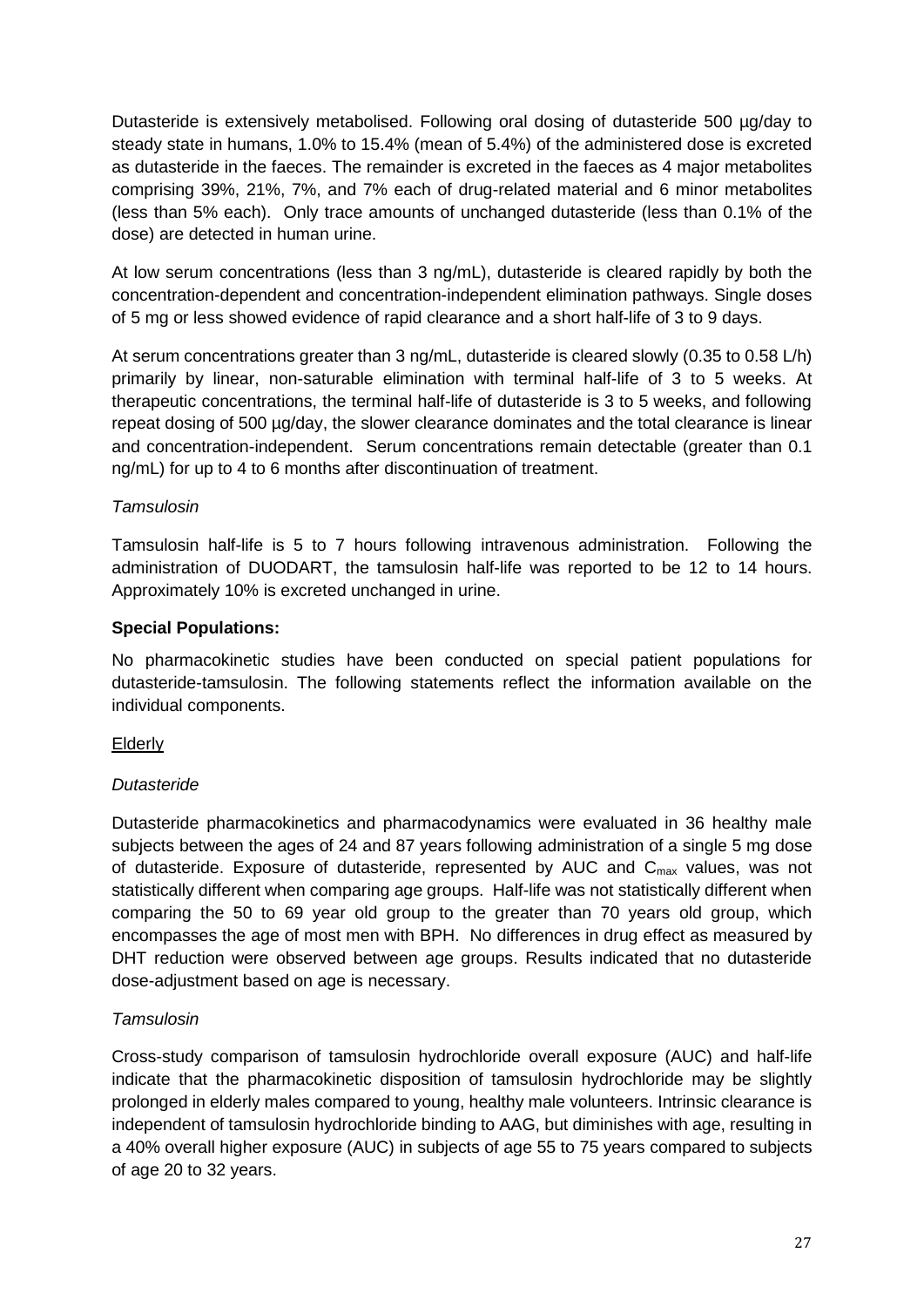### Renal Impairment

### *Dutasteride*

The effect of renal impairment on dutasteride pharmacokinetics has not been studied. However, less than 0.1% of a steady-state 500 µg dose of dutasteride is recovered in human urine, so no adjustment in dosage is anticipated for patients with renal impairment.

### *Tamsulosin*

The pharmacokinetics of tamsulosin hydrochloride have been compared in 6 subjects with mild-moderate (30  $\leq$  CL<sub>cr</sub> < 70 mL/min/1.73m<sup>2</sup>) or moderate-severe (10  $\leq$  CL<sub>cr</sub> < 30 mL/min/1.73m<sup>2</sup>) renal impairment and 6 normal subjects (CL<sub>cr</sub> > 90 mL/min/1.73m<sup>2</sup>). While a change in the overall plasma concentration of tamsulosin hydrochloride was observed as the result of altered binding to AAG, the unbound (active) concentration of tamsulosin hydrochloride, as well as the intrinsic clearance, remained relatively constant. Therefore, patients with renal impairment do not require an adjustment in tamsulosin hydrochloride capsules dosing. However, patients with end stage renal disease ( $CL_{cr}$  <10 mL/min/1.73m<sup>2</sup>) have not been studied.

### Hepatic impairment

### *Dutasteride*

The effect of hepatic impairment on dutasteride pharmacokinetics has not been studied. Because dutasteride is extensively metabolised, exposure could be higher in hepatically impaired patients.

### *Tamsulosin*

The pharmacokinetics of tamsulosin hydrochloride have been compared in 8 subjects with moderate hepatic dysfunction (Child-Pugh's classification: Grades A and B) and 8 normal subjects. While a change in the overall plasma concentration of tamsulosin hydrochloride was observed as the result of altered binding to AAG, the unbound (active) concentration of tamsulosin hydrochloride does not change significantly with only a modest (32%) change in intrinsic clearance of unbound tamsulosin hydrochloride. Therefore, patients with moderate hepatic dysfunction do not require an adjustment in tamsulosin hydrochloride dosage. Tamsulosin hydrochloride has not been studied in patients with severe hepatic dysfunction.

### Children

DUODART is contraindicated for use in children.

# **5.3 PRECLINICAL SAFETY DATA**

### **Genotoxicity**

Dutasteride and tamsulosin hydrochloride showed no evidence of genotoxicity in a wide range of *in vitro* and *in vivo* tests.

### **Carcinogenicity**

*Dutasteride*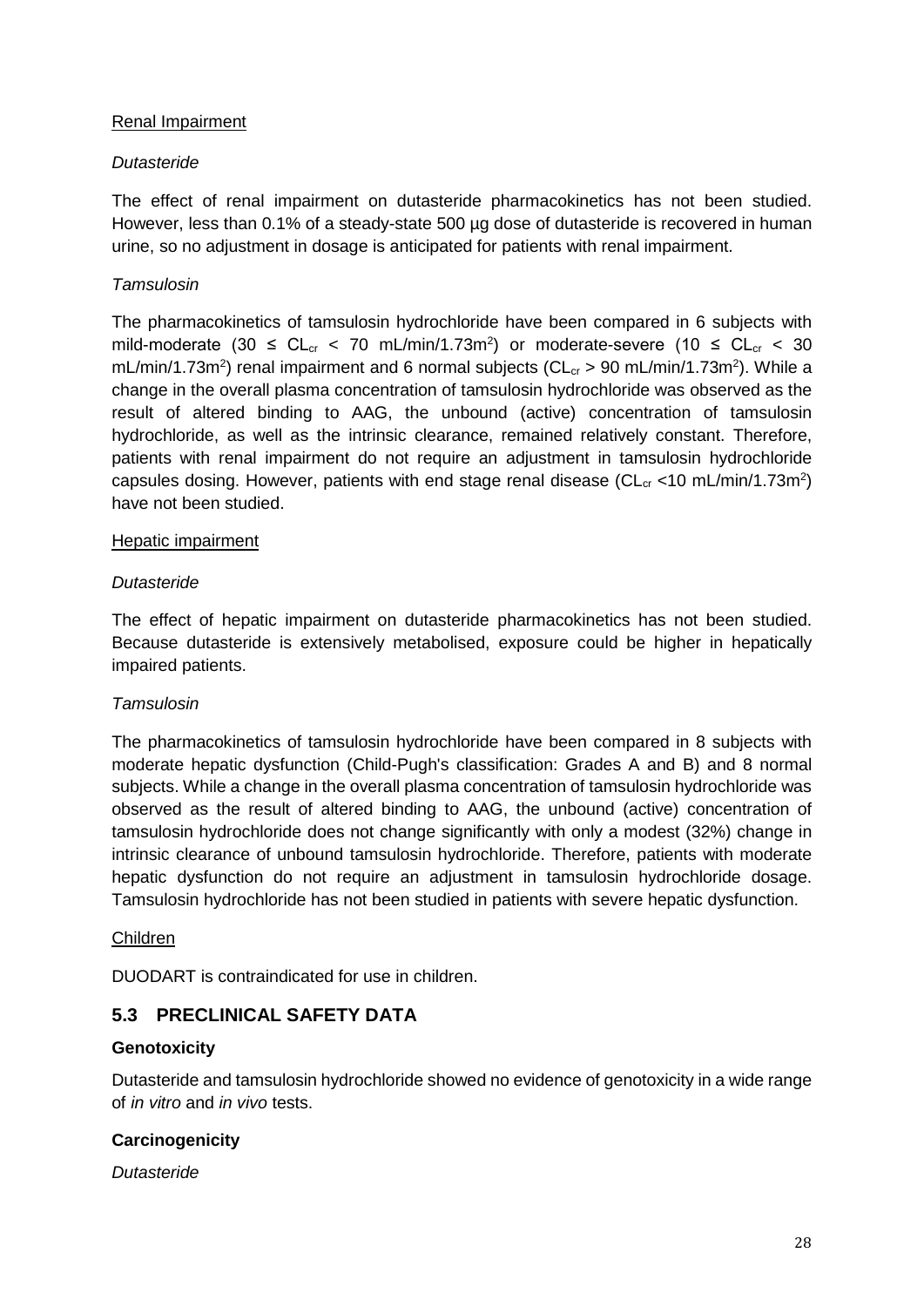In a carcinogenicity study in rats, dutasteride produced an increase in benign interstitial cell tumours in the testis at the high dose (158-fold clinical exposure). However, the endocrine mechanisms believed to be involved in the production of interstitial cell hyperplasia and adenomas in the rat are not relevant to humans. There were no clinically relevant effects on tumour profile in a carcinogenicity study in mice.

## *Tamsulosin*

Oral (dietary) administration of tamsulosin for up to 2 years in rats and mice was associated with an increased incidence of pituitary adenoma, mammary gland hyperplasia, mammary gland fibroadenoma and (in mice only) mammary gland adenocarcinoma. These effects occurred at plasma tamsulosin concentrations (AUC) up to 10 times lower than those expected in men undergoing treatment with tamsulosin, but they were observed only in female animals and are probably due to the hyperprolactinaemic effect of tamsulosin. It is not known if tamsulosin elevates prolactin during prolonged administration in humans. The relevance for human risk of the findings of prolactin-mediated endocrine tumours in female rodents is unknown.

# **6 PHARMACEUTICAL PARTICULARS**

# **6.1 LIST OF EXCIPIENTS**

DUODART capsules also contain the inactive ingredients butylated hydroxytoluene, carnauba wax, carrageenan, microcrystalline cellulose, gelatin, glycerol, glyceryl caprylate/caprate, hypromellose, iron oxide red, iron oxide yellow, lecithin, medium chain triglycerides, ethyl acrylate copolymer (1:1) methacrylic acid, potassium chloride, maize starch, sunset yellow FCF, purified talc, titanium dioxide, triethyl citrate, purified water, TekPrint SW-9008 Black Ink and TekPrint SW-9010 Black Ink.

# **6.2 INCOMPATIBILITIES**

Incompatibilities were either not assessed or not identified as part of the registration of this medicine.

# **6.3 SHELF LIFE**

In Australia, information on the shelf life can be found on the public summary of the Australian Register of Therapeutic Goods (ARTG). The expiry date can be found on the packaging.

# **6.4 SPECIAL PRECAUTIONS FOR STORAGE**

Store below 25°C.

# **6.5 NATURE AND CONTENTS OF CONTAINER**

DUODART capsules are packed into the following container closure systems:

Opaque, white high density polyethylene (HDPE) bottles with polypropylene child-resistant closures with induction-seal liners:

7 capsules in 40 mL bottle (Sample pack)

30 capsules in 100 mL bottle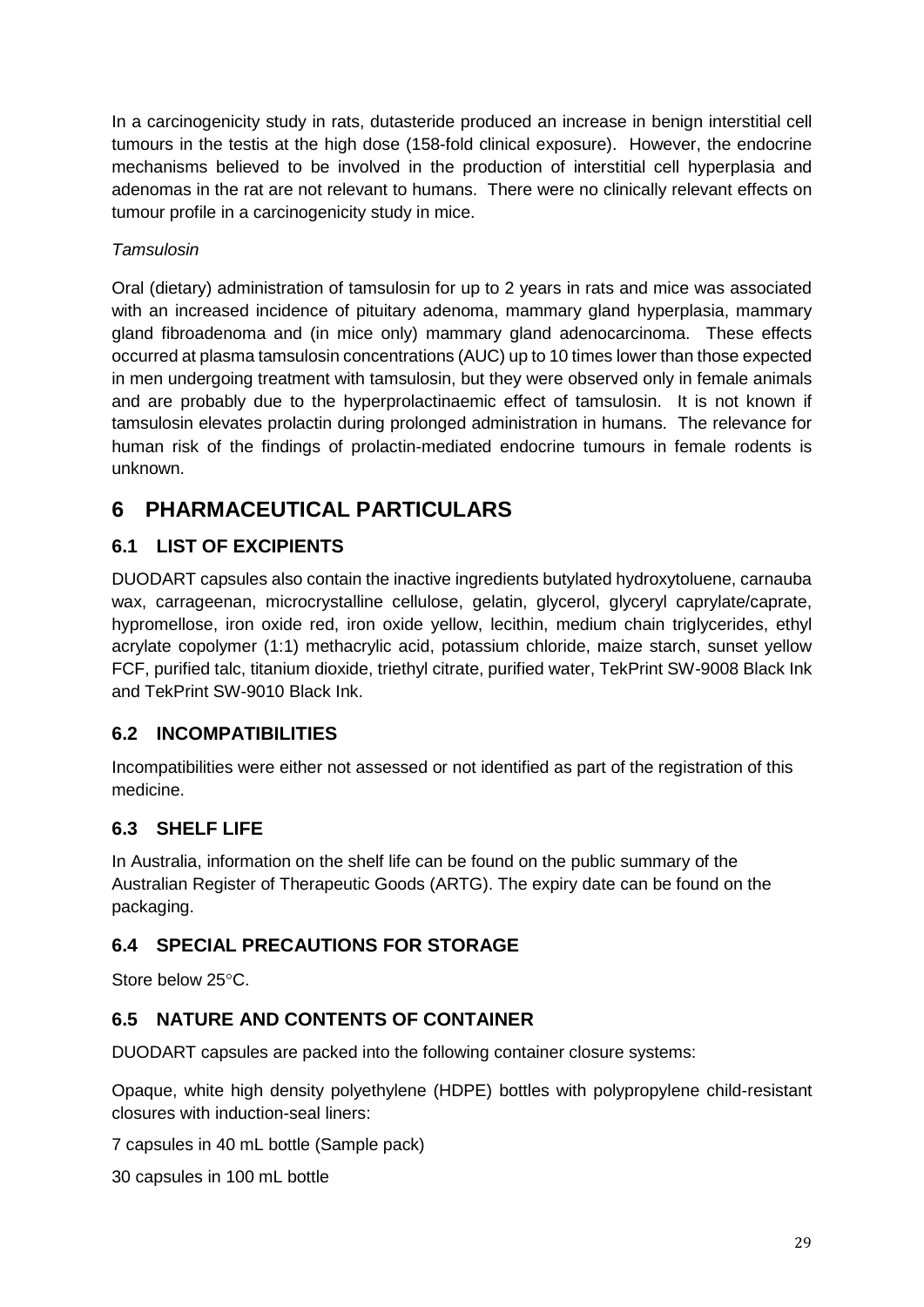90 capsules in 200 mL bottle

Not all pack sizes may be distributed in Australia.

### **6.6 SPECIAL PRECAUTIONS FOR DISPOSAL**

In Australia, any unused medicine or waste material should be disposed of by taking to your local pharmacy.

## **6.7 PHYSICOCHEMICAL PROPERTIES**

#### **Chemical structure**

Dutasteride: Tamsulosin hydrochloride:



Dutasteride:

Chemical Name:

| 4-Azaandrost-1-ene-17-carboxamide,  | $N-(2,5-$ |
|-------------------------------------|-----------|
| Bis(trifluoromethyl)phenyl)-3-oxo-, | (5alpha,  |
| 17beta)-                            |           |

Molecular Formula: C27H30F6N2O2

Tamsulosin hydrochloride:

Chemical Name (-)-(R)-5-[2-[[2-(2- Ethoxyphenoxy)ethyl]amino]propyl]-2 methoxybenzenesulfonamide, monohydrochloride

Molecular Formula: C20H28N2O5S · HCl

**CAS number**

Dutasteride:

CAS Number: 164656-23-9

Tamsulosin hydrochloride: